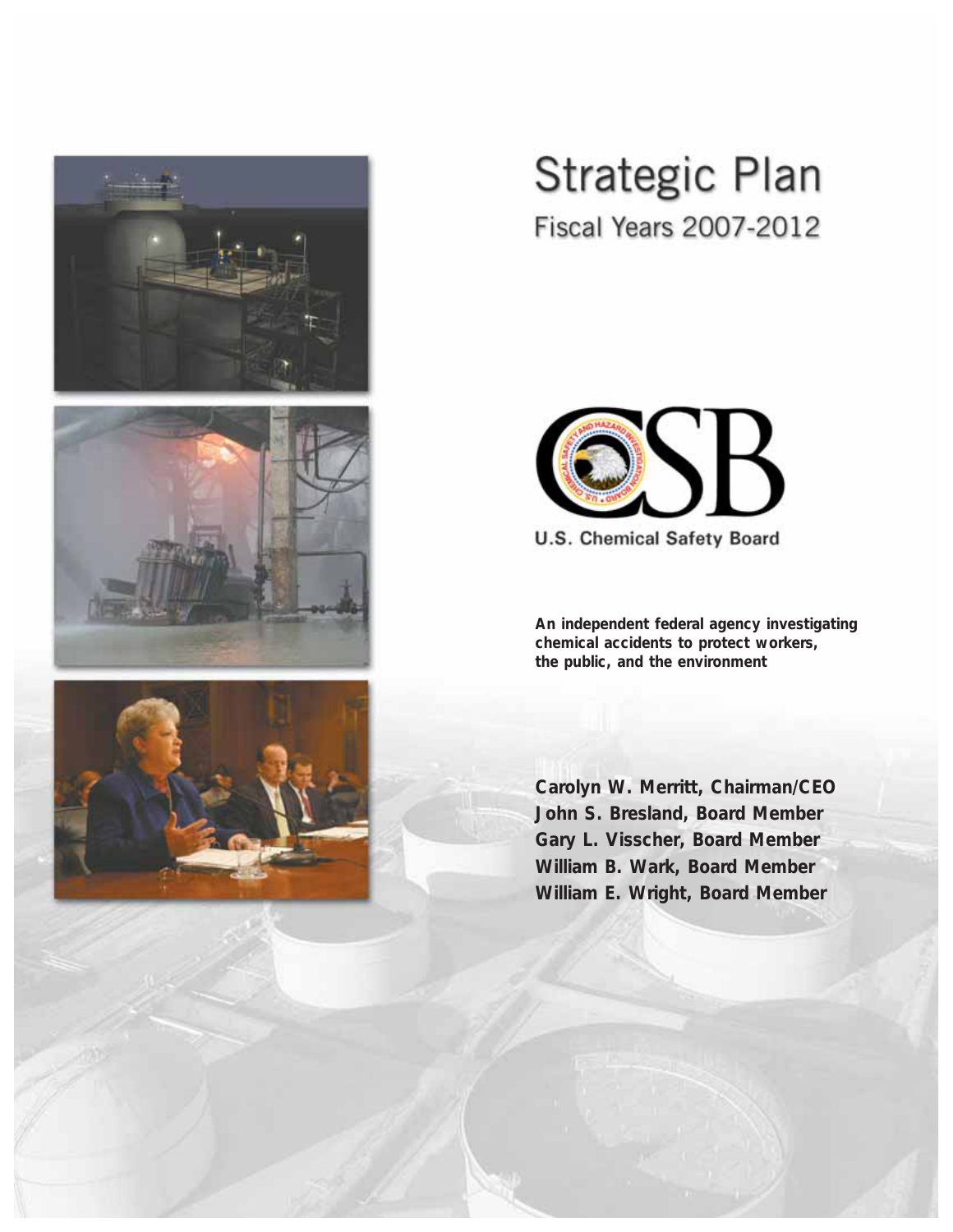#### **CONTENTS**

| I. |                                                                                                                                                                                                                                                                   |
|----|-------------------------------------------------------------------------------------------------------------------------------------------------------------------------------------------------------------------------------------------------------------------|
| П. |                                                                                                                                                                                                                                                                   |
|    | Select and complete accident investigations and recommend actions<br>with a high potential for protecting workers, the public, and the environment                                                                                                                |
|    | Select and complete safety studies and recommend actions with a<br>high potential for protecting workers, the public, and the environment<br>Reduce the likelihood of similar accidents in the future by securing<br>implementation of CSB safety recommendations |
|    | Promote improved safety practices by broadly disseminating the<br>findings, lessons, and recommendations from CSB investigations and studies                                                                                                                      |
|    | Establish the CSB as a recognized world leader in accident investigation<br>and prevention by continuing to improve our human capital and infrastructure                                                                                                          |
|    |                                                                                                                                                                                                                                                                   |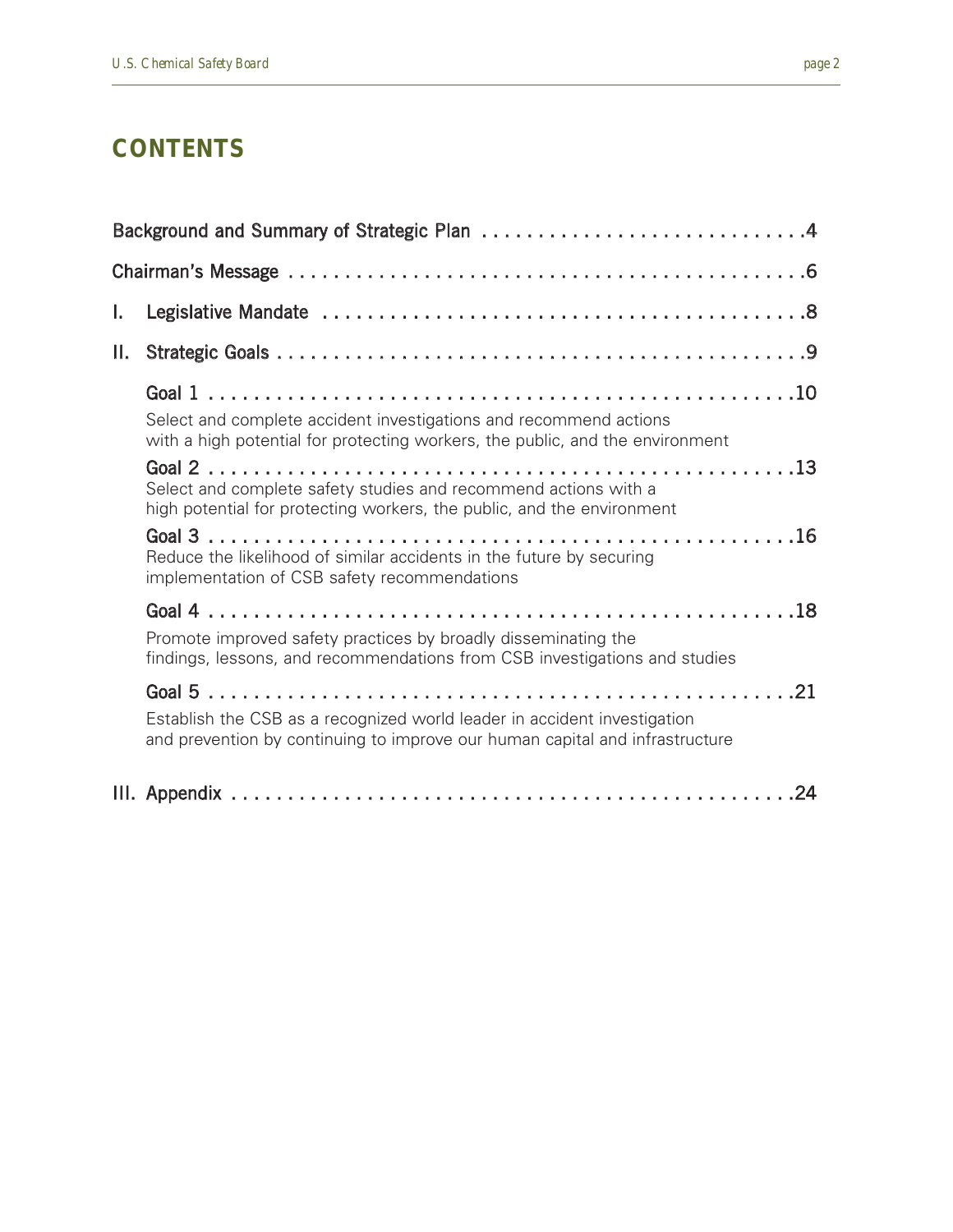#### **BACKGROUND AND SUMMARY OF STRATEGIC PLAN**



he U.S. Chemical Safety Board (CSB)<br>is an independent, non-regulatory,<br>federal agency with the mission to<br>investigate chemical accidents and<br>recommend actions to prevent future<br>accidents — protecting workers, the public, a he U.S. Chemical Safety Board (CSB) is an independent, non-regulatory, federal agency with the mission to investigate chemical accidents and recommend actions to prevent future the environment. The agency was authorized by Congress in the Clean Air Act Amendments of 1990 and was first funded in 1997.

When a major chemical accident occurs at a fixed industrial facility, the CSB deploys a multidisciplinary team of investigators to the site. The investigators interview witnesses, examine and document the accident scene, and collect evidence. After a detailed analysis of the circumstances of the accident, investigators prepare a report containing findings of fact, root causes, and safety recommendations.

Each draft report is presented to the CSB members, which consists of up to five presidential appointees who are confirmed by the U.S. Senate. Reports and recommendations are only issued by a majority vote of the board members.

In addition to investigation reports, the CSB produces shorter written products such as safety bulletins and case studies. The CSB is also authorized to conduct broader investigations of chemical accident hazards — whether or not an accident has occurred. Safety studies examine hazards that are widespread throughout the nation and are an important means of fulfilling the CSB mission.

Most of the CSB's written products include a

number of specific, measurable safety recommendations designed to prevent future accidents. These recommendations are provided to local, state, and federal agencies, such as the U.S. Environmental Protection Agency (EPA) and the U.S. Department of Labor's Occupational Safety and Health Administration (OSHA). The CSB also makes recommendations to standard-setting bodies, model code developers, trade associations, labor unions, corporations, and other organizations.

To accomplish its mission, the CSB carefully tracks the progress of recipients implementing recommended actions. Ultimately, the majority of the Board must vote to designate a recommendation as closed based on "acceptable" action by the recipient.

In 2004, the agency established a dedicated recommendations office to work with recipients to pursue successful closure of recommendations. This office has greatly increased the closure rate for CSB recommendations.

The CSB mission is also dependent upon widespread understanding of the causes of chemical accidents, as revealed by our investigations. In order to broadly disseminate our findings and recommendations throughout the U.S. and overseas, the CSB produces short outreach products and videos and conducts public meetings, news conferences, and roundtables. Board members contribute significant time and effort to public speaking and participate in safety events, to convey the CSB's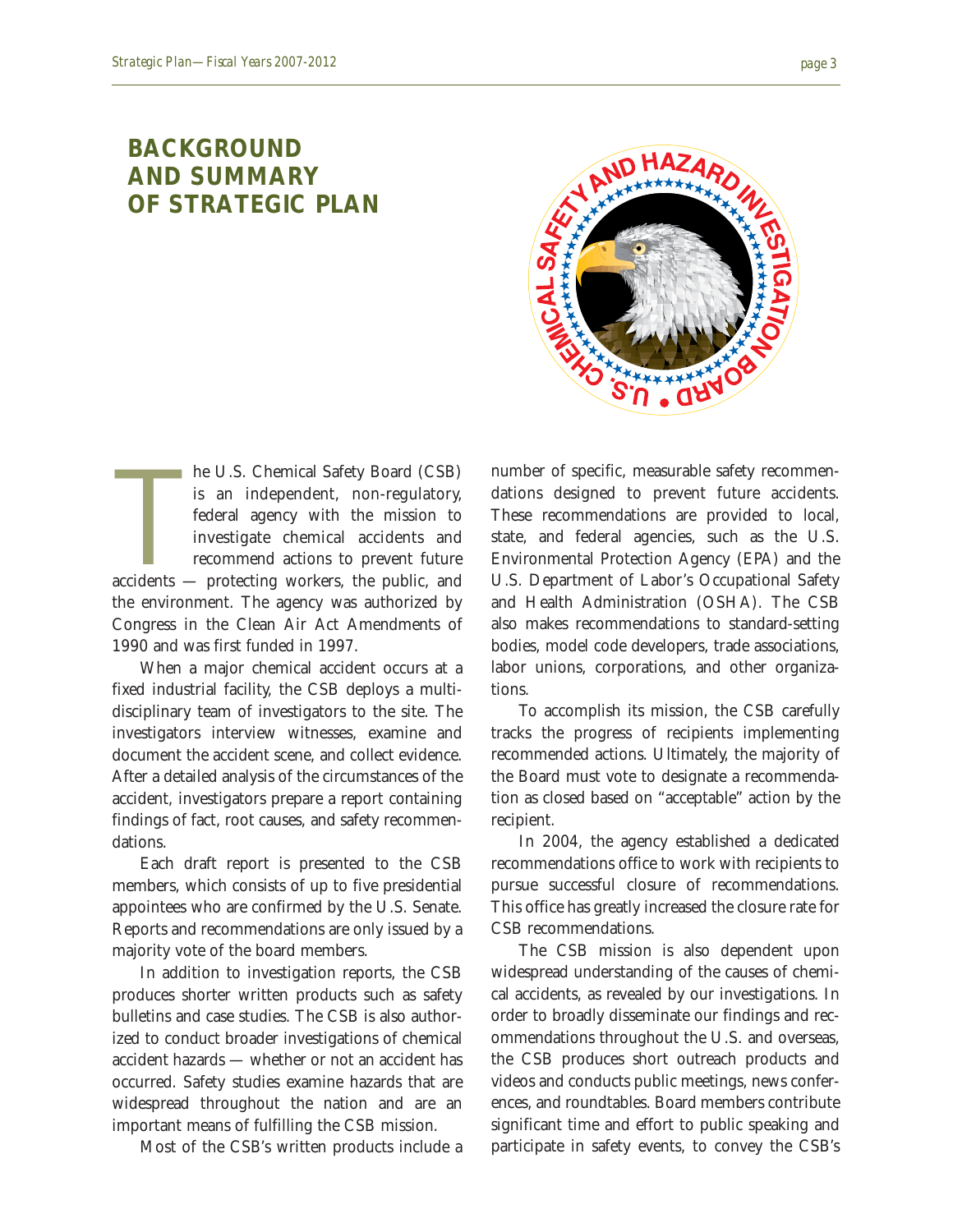

The four mission goals focus on investigating chemical accidents, conducting safety studies, broadly disseminating agency findings, and successfully closing safety recommendations.

messages, findings, and recommendations personally to broad and diverse audiences in the United States and around the globe.

Finally, all the agency's success is dependent upon maintaining a highly productive staff including many with significant technical expertise in the operation of the chemical industry — that is highly motivated, educated, and enthusiastic.

In this Strategic Plan, the CSB establishes five strategic goals for the agency. The four mission goals focus on investigating chemical accidents, conducting safety studies, broadly disseminating agency findings, and successfully closing safety recommendations. A fifth enabling goal targets the development and retention of a high-performing workforce. This plan was completely revised in 2006, with a heightened emphasis on investigations, studies, recommendations, and outreach efforts that have a higher potential to impact chemical safety. Each of these five long-term strategic goals include key objectives that we hope to accomplish over the next six years and key actions outlined to achieve those results. Each strategic goal also has associated specific metrics used to measure progress.

During the next six years, the CSB will diligently implement this Strategic Plan and continue our vigorous efforts to protect workers, the public, and the environment from chemical accidents and hazardous conditions. We will also develop annual performance plans to guide our progress on implementing the five strategic goals. Each annual performance plan will have specific assigned personnel to complete identified actions which the Board members and senior staff will monitor. Further, we report regularly on our activities to Congressional committees, members, and staff; the Office of Management and Budget (OMB); and the public.

This revised CSB Strategic Plan contains the following sections:

- Legislative mandate
- Strategic goals
- Key factors affecting goal achievement
- Relationships with other bureaus and agencies
- Program evaluations
- Consultations used to develop the plan

The CSB uses this Strategic Plan as a guide in setting priorities and allocating resources in support of our mission of preventing chemical accidents. The plan is regularly examined and updated at least every three years.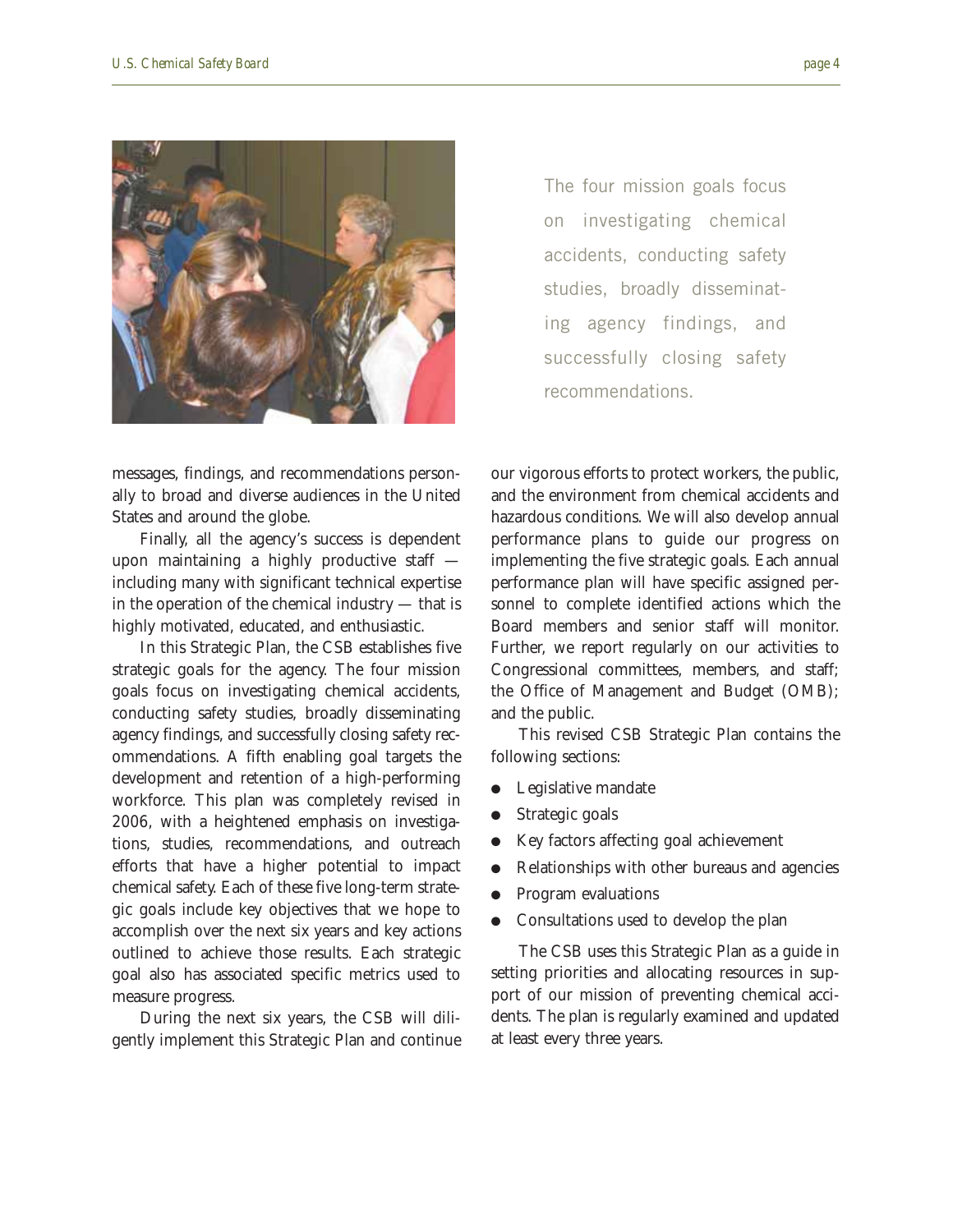#### **CHAIRMAN**'**S MESSAGE**

*Carolyn W. Merritt, Chairman & Chief Executive Officer, U.S. Chemical Safety Board*



he CSB's accident investigations have grown in the past five years in scope, quality, and value to the industrial community. Our reports have focused not only on the operational details of serious chemical accidents but ha he CSB's accident investigations have grown in the past five years in scope, quality, and value to the industrial community. Our reports have focused not only on the operational details of define the details of failed management systems. We are quickly moving to describe the impact of human factors as root or contributing causes of major accidents. Our investigations have naturally progressed to begin looking at the organizational culture which supports or compromises safety and at the lack of risk awareness that can lead to catastrophic accidents.

Certain organizational structures or behaviors can "blind" companies to certain risks. We have seen circumstances where management and corporate directors were made aware of risks but did not take precautionary steps to prevent such risks from becoming reality.

The Columbia Accident Investigation Board identified organizational behaviors that raised the potential for the catastrophic accident at NASA. American industry has been learning from these insights. Leaders of many companies can benefit from the identification of risky organizational behaviors — just as they can from the identification of chemical or engineering hazards which might exist at their facilities. The knowledge and recognition of the consequences of such behaviors will lead to more effective prevention of catastrophic accidents.

CSB investigations will use the latest advances from the study of organizational cultures and apply these concepts to investigations where feasible and appropriate. As part of our process of continuous improvement, moving into this area of investigation will benefit American industry and better serve to protect our citizens from the potential and reality of catastrophic industrial accidents.

The CSB has amassed more than 45 investigations that inform the public and American industry of various hazards through written reports, safety bulletins, and case studies. While these products have been well received and widely distributed, we recently found that producing safety videos has filled a widespread need among industry and educators alike to more effectively emphasize the common hazards that can ultimately cause catastrophes. The CSB will continue to explore means to report and distribute these lessons derived from our investigations in ways that better fill the needs of the public and promote prevention of similar accidents. In particular, the CSB is committed to providing its videos and other materials to stakeholder organizations for further dissemination to large numbers of their members.

We recognize that while each investigation contains important hazard information, taken as a body of work, the 45 investigations and those that will be done in the future comprise an important foundation for understanding, identifying, and eliminating common hazards. For example, our reports reveal that companies sometimes fail to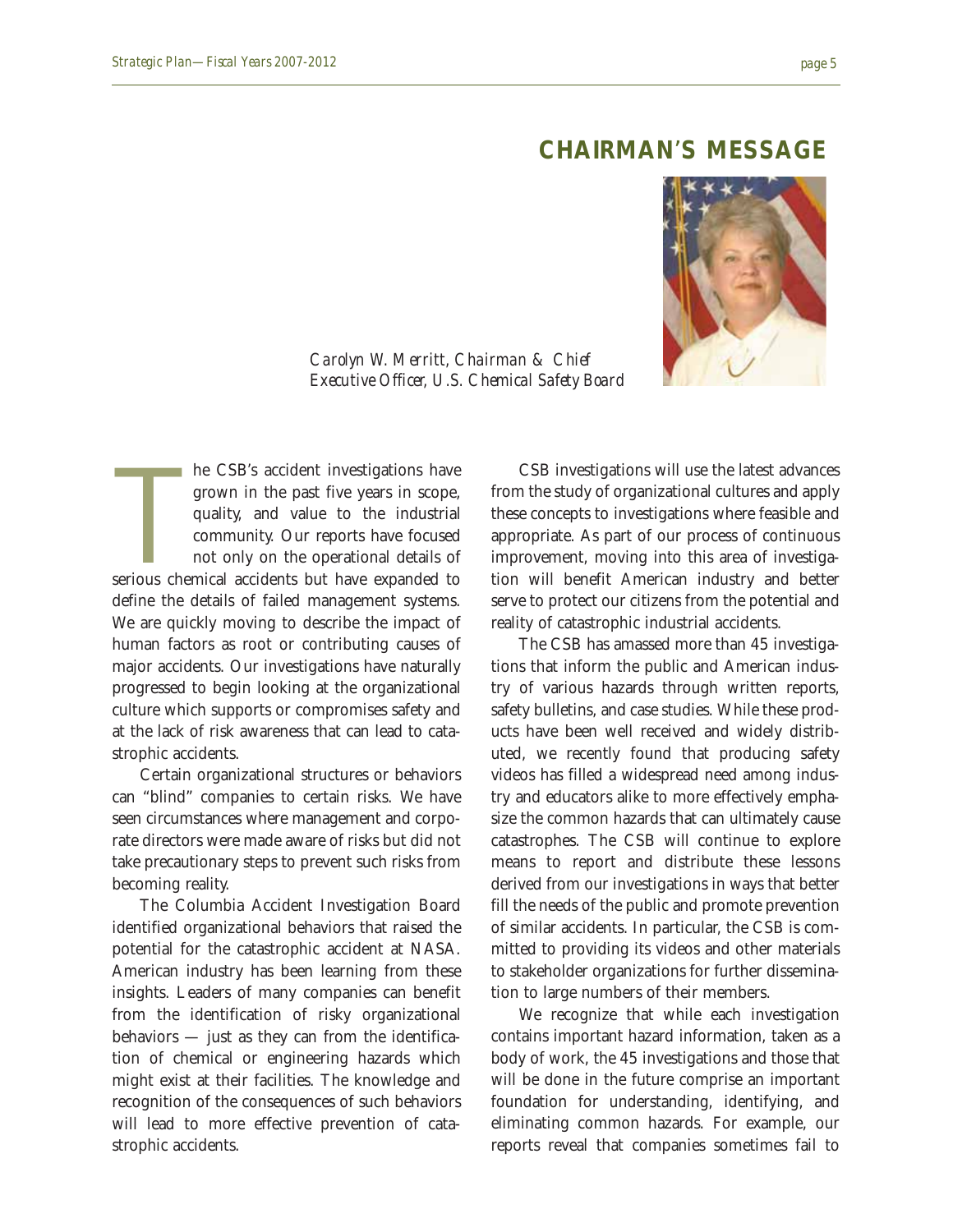

In order to strive for greater value in our efforts to protect the public, property and the environment it is essential we maintain a superior work force.

recognize repeated abnormal situations and nearmiss events as harbingers of more dangerous events to come. Overlooking such events is a common precursor to more serious accidents where people are killed and communities are dramatically disrupted. Poor process safety management is also a common element that we find in our investigations. Inadequate technical support and management blindness to risk are also common elements when the whole body of work is reviewed. We have also found that the chemical hazard information compiled by manufacturers and distributed to employees is often deficient, and can contribute to significant accidents. Our screening of incident data reveals that the great majority of chemical incidents continue to occur among smaller businesses with limited safety and technical resources. However, even major chemical complexes are not immune to these same common causes, and so continued emphasis on process safety is needed in these facilities as well. In the coming years, the CSB will continue to review our mission emphasis and use our findings to focus our preventive efforts in various outreach and education programs.

Issuing, advancing, and closing recommendations remain an important core function of the CSB. CSB recommendations will continue to focus on correcting gaps in regulation and oversight as well as codes and standards used by industry. In addition to motivating positive

changes in individual companies, our recommendations seek broader impacts by raising the level of safety performance across industry and encouraging actions that go beyond simple regulatory compliance. We will continue our efforts to work in cooperation with agencies and organizations that promote safe practices through regulations, codes, and standards and to assist them where possible in securing adequate resources and conducting effective outreach to their constituents.

In order to strive for greater value in our efforts to protect the public, property and the environment it is essential we maintain a superior work force. The CSB is a highly efficient and effective agency. Our quality of work and the influence we exert within industry and the public is a testament to the dedication of our highly trained and motivated people. As leadership grows within the organization, the CSB will continue to produce insightful, challenging and influential work in support of our mission of promoting prevention to an even greater extent in the next five years.

Carolyn It. Meritt

Carolyn W. Merritt Chairman & Chief Executive Officer February 2007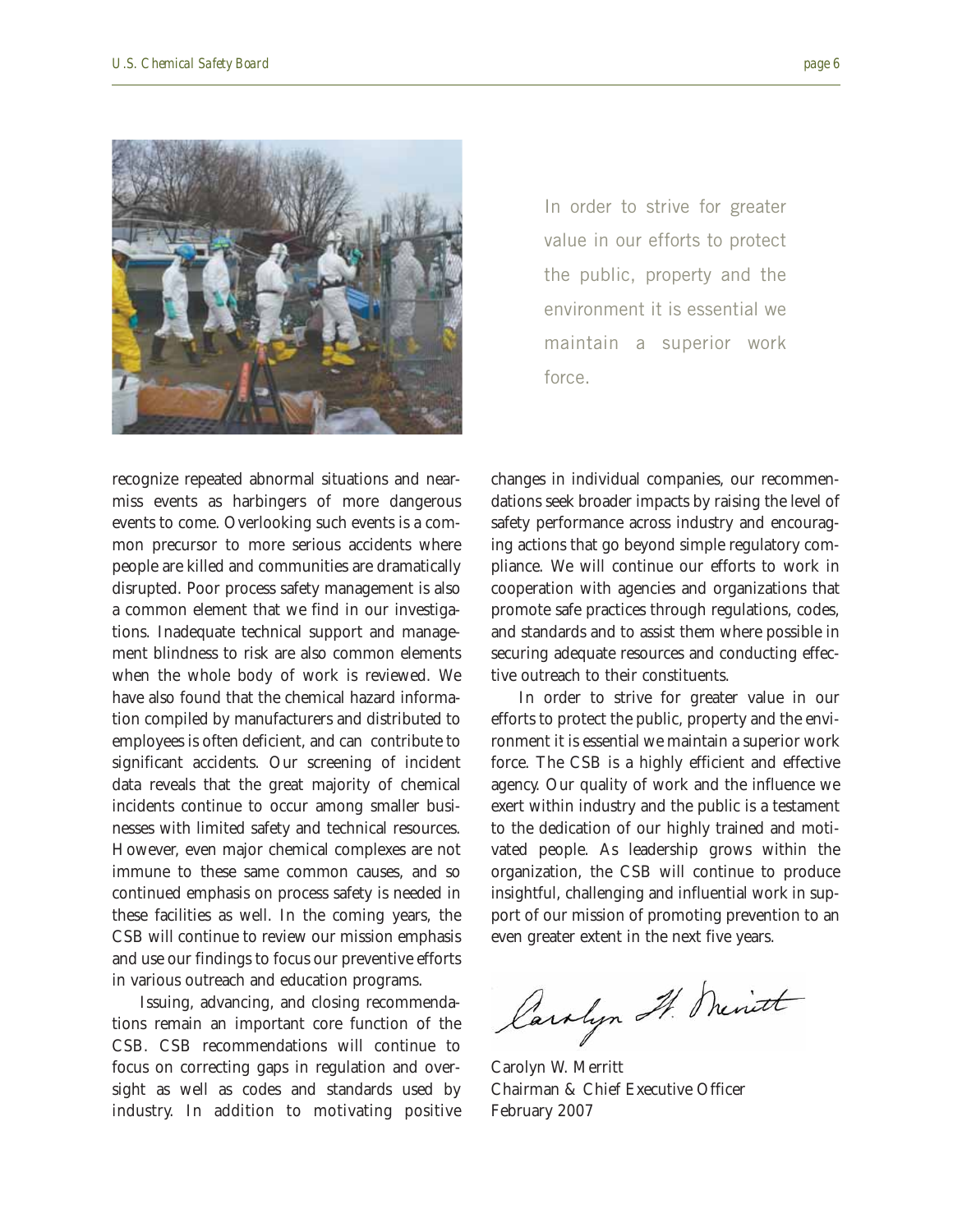#### **I. LEGISLATIVE MANDATE**



*The U.S. Chemical Safety Board (left to right): William E. Wright, John S. Bresland, Chairman Carolyn W. Merritt, Gary L. Visscher, and William B. Wark.*

he U.S. Chemical Safety and Hazard<br>Investigation Board (CSB) was created<br>under the Clean Air Act Amendments<br>of 1990. The legislation created an<br>independent safety board to investigate<br>serious chemical accidents and to reco he U.S. Chemical Safety and Hazard Investigation Board (CSB) was created under the Clean Air Act Amendments of 1990. The legislation created an independent safety board to investigate measures to prevent future accidents. Lawmakers modeled the CSB after the National Transportation Safety Board (NTSB), the respected federal agency that investigates transportationrelated disasters. Like the NTSB, the CSB was given a separate and distinct mission from regulatory agencies, which conduct inspections after chemical accidents primarily to examine violations of existing rules. Instead, CSB accident investigations "determine the cause or causes of an accident whether or not those causes were in violation of

any current and enforceable requirement." [Senate Report No. 101-228 (1989)]

The Board's primary statutory authority is to "investigate (or cause to be investigated), determine and report to the public in writing the facts, conditions, and circumstances and the cause or probable cause of any accidental release resulting in a fatality, serious injury, or substantial property damages." Other significant duties include issuing periodic reports on chemical safety issues, conducting research and studies, and most importantly "recommending measures to reduce the likelihood or the consequences of accidental releases and proposing corrective steps to make chemical production, processing, handling and storage as safe and free from risk of injury as is possible."

The Board has extensive information-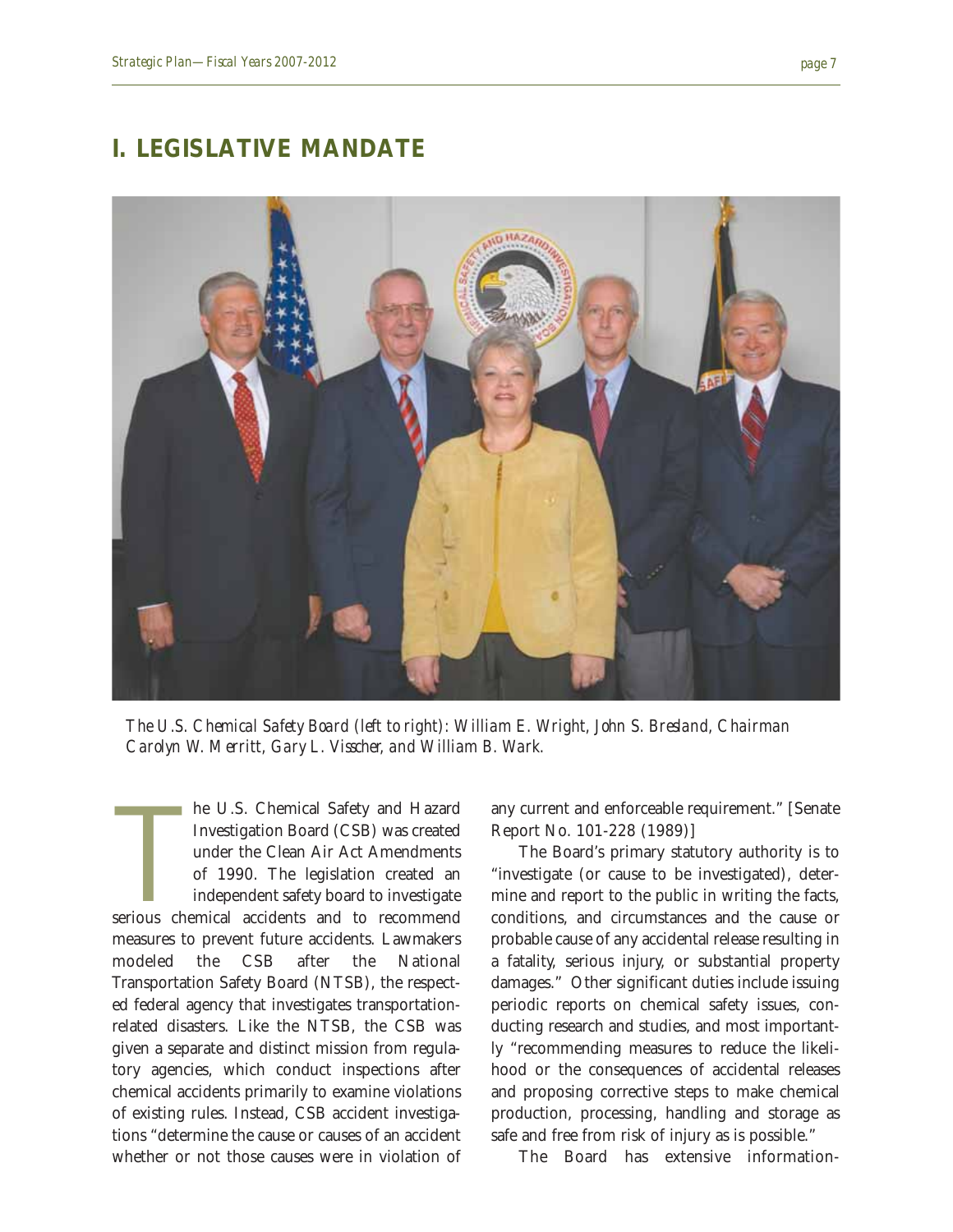



*Board Member William B. Wark is ceremonially sworn in by U.S. Senator Susan Collins of Maine on September 29, 2006.*

gathering authorities, including the right to enter properties where chemical accidents have occurred, to gather and inspect relevant evidence and records, and to convene hearings and require the attendance and testimony of witnesses. The Board is authorized to establish procedural and administrative rules necessary for exercising its duties.

The Board conducts its statutory mission independent of direction from other executive branch agencies, and the Board's recommendations, testimony, and budget requests must be provided concurrently to Congress and the executive branch. Board reports are not subject to judicial or executive branch review, and the Board's conclusions, findings, and recommendations are not admissible as evidence in civil suits seeking damages. The CSB is governed by a Board of up to five members appointed by the president with the advice and consent of the Senate; members serve fixed terms of five years and may only be removed by the president for cause.

CSB accident investigations "determine the cause or causes of an accident whether or not those causes were in violation of any current and enforceable requirement."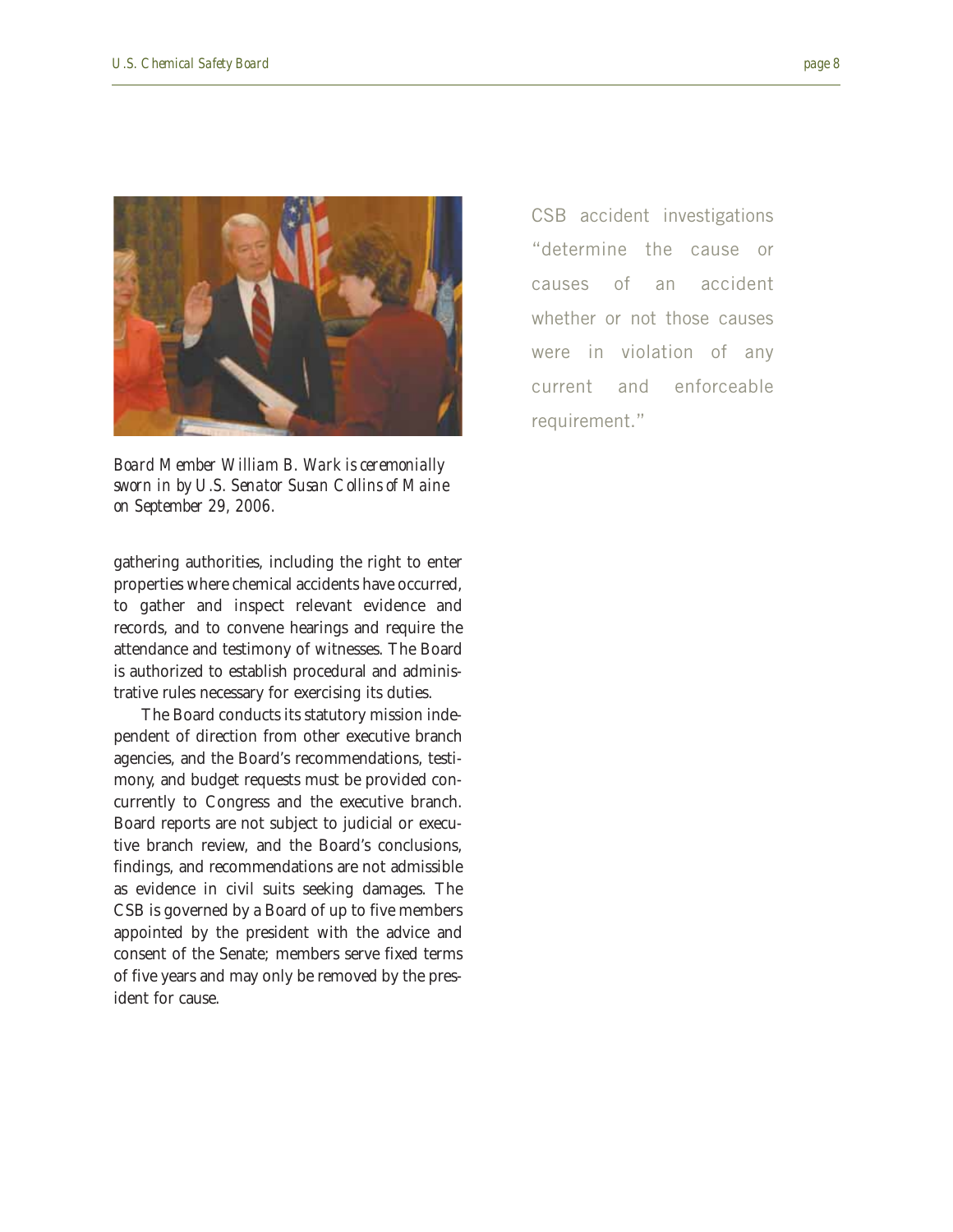#### **II. STRATEGIC GOALS**



## **CSB Mission**

To investigate chemical accidents and hazards at fixed industrial facilities, to issue safety recommendations, and to provide information on preventing accidents to Congress, government, industry, labor, and the American public.

## **CSB Vision**

Workers, businesses, and communities are safe from the threat of chemical accidents.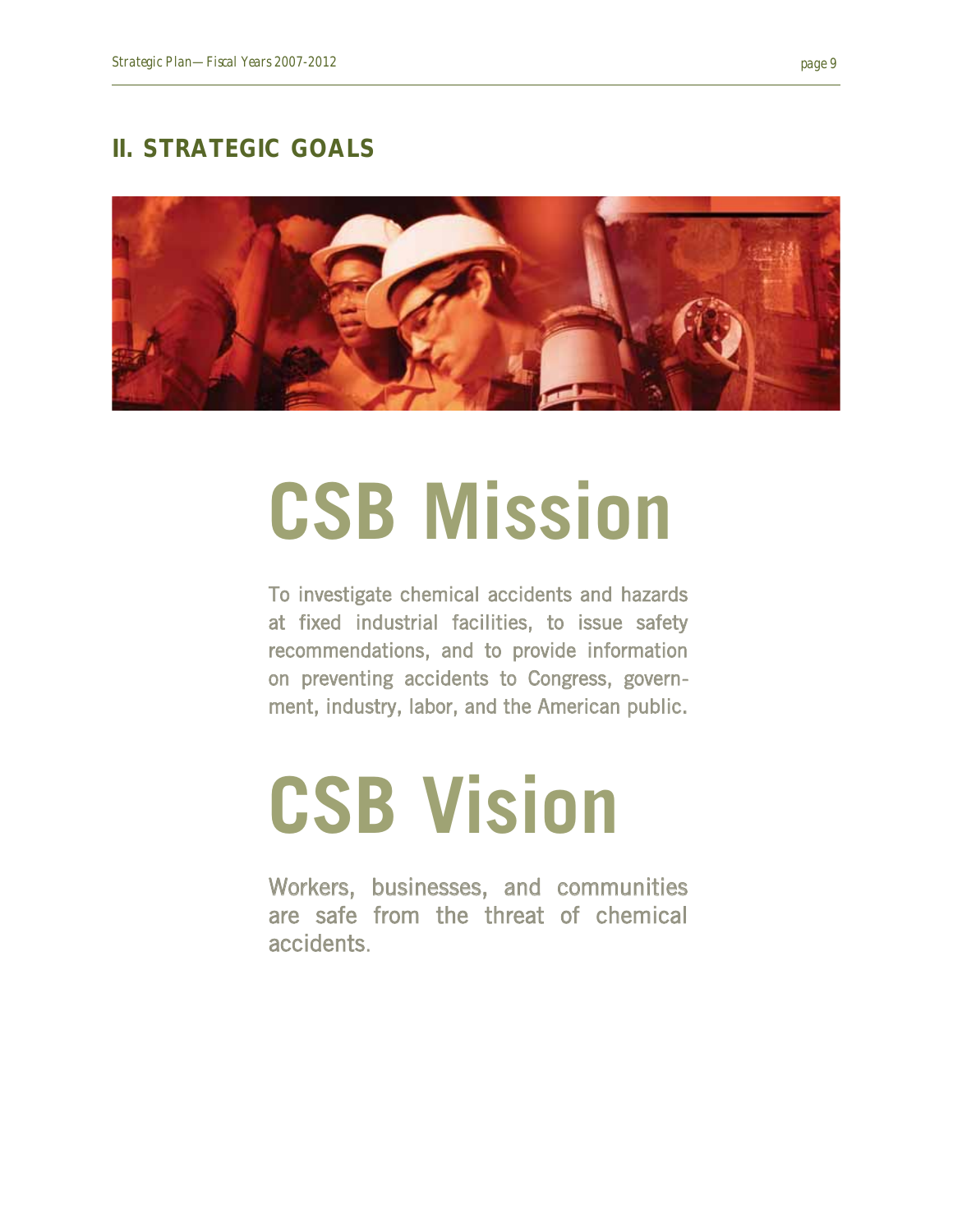## **Key Results**



*A fatal series of explosions at an automotive wheel manufacturing plant in Huntington, Indiana, was fueled by accumulated aluminum dust.*

## **Key Strategies**

Select and complete accident investigations and recommend actions with a high potential for protecting workers, the public, and the environment.

- Deploy to accidents that score high on selection criteria
- Investigate selected accidents and produce written investigative products that contain significant new findings
- Where appropriate, issue significant safety recommendations with a high potential for preventing or reducing the impact of future accidents
- Reduce the time to complete investigation products

#### **Resources, Skills, and Technology Needed**

- Develop, revise, and periodically review selection criteria and other tools necessary to improve and expedite investigations
- Incorporate new components into investigative analysis (e.g. human factors, safety culture, and organizational performance)
- Ensure adequate emphasis in all investigations on the impact of chemical accidents on the public and on community preparedness and response issues
- Improve planning to tailor the scope, detail, and resources of investigations to the importance of the safety issues
- Develop and implement criteria for continuing or curtailing investigations
- Improve capacity to conduct industry surveys to define the extent of risks
- Identify potential recommendation targets and assess the magnitude of the safety issues at an early stage of the investigation
- Improve the monitoring of emerging chemical safety issues



- Number of significant safety recommendations issued
- Cost and average duration of completed investigations
- Surveys of stakeholders on impact and significance of investigative products
- Adherence to incident selection criteria and scoping criteria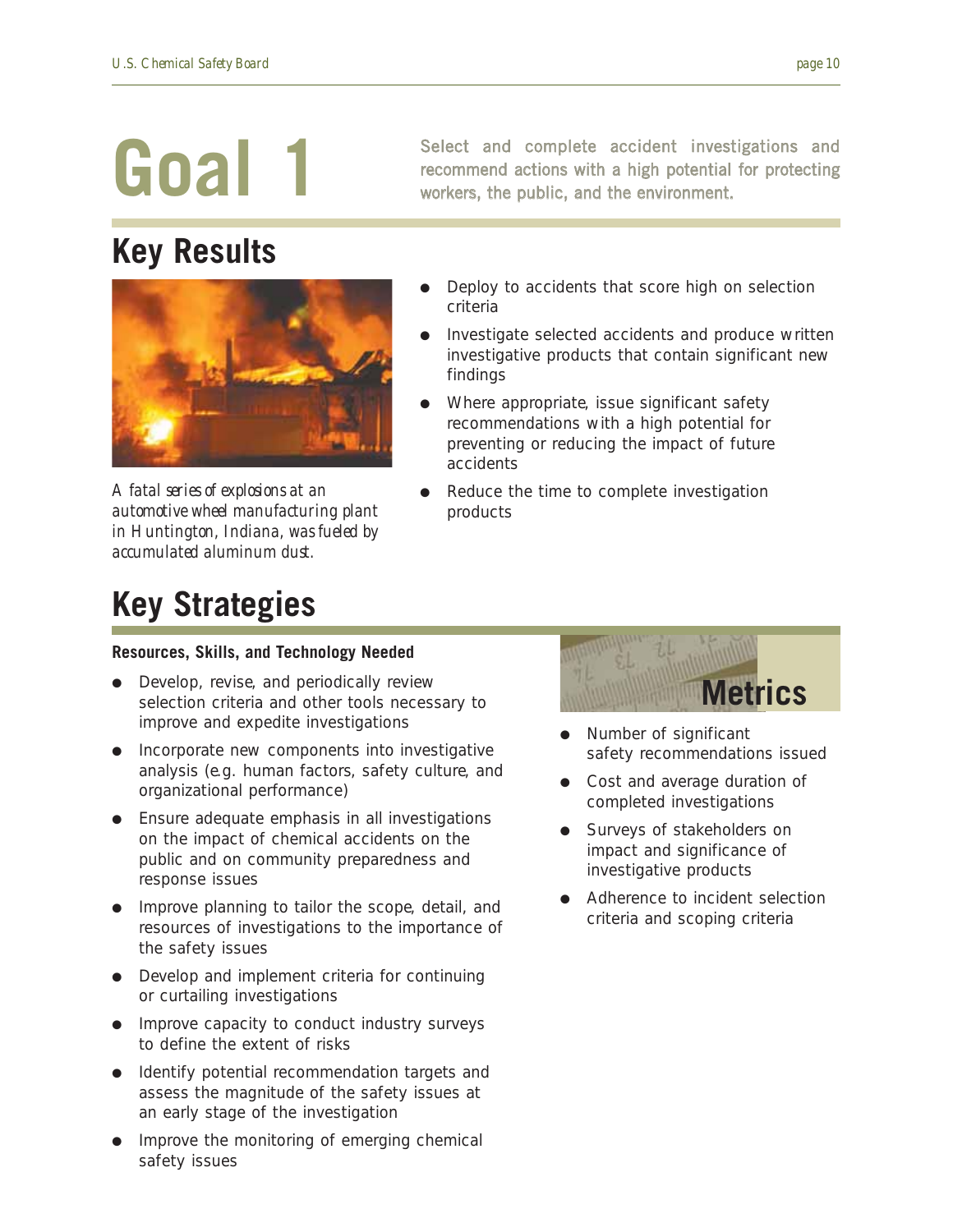### **Discussion**

hemical accidents cause fatalities and<br>injuries to workers and the public and<br>produce extensive property damage<br>and harm the environment. The CSB<br>investigates major accidents to deter-<br>mine their root causes and recommends injuries to workers and the public and produce extensive property damage and harm the environment. The CSB investigates major accidents to deterprevent future accidents.

CSB has substantially increased the number of accident investigations it conducts each year. In FY 2002, the agency issued only four accident investigation reports. Four years later, in FY 2006, the agency completed seven investigation reports.

The CSB only has the resources to conduct investigations of a small percentage of the chemical accidents that occur each year in the United States. In a 2006 report to Congress, the CSB noted that over a 12-month period, the agency screened some 645 chemical accidents, an average of almost two a day. The consequences of 18 of these accidents — including deaths, injuries, property damage, public impact, or environmental harm — were serious enough to rate "medium" to "high" priority in the agency's scoring system for chemical accidents. The CSB deployed to seven accident sites during the same period, and five investigations were carried forward.

To make the greatest impact within resource constraints, CSB focuses its investigative resources on those cases that have the potential for helping to improve safety on a widespread basis.

An example is the CSB's investigation of the 2005 refinery disaster in Texas City that killed 15 workers and injured approximately 180 others. Even before this investigation was completed, it commanded worldwide attention as the CSB publicized its preliminary findings and early recommendations through seven news conferences, a major public meeting, and numerous speaking engagements around the country.

The CSB's three urgent safety recommendations issued in 2005 from the Texas City investigation are already prompting major changes throughout the industry. For example, new policies are being implemented in the U.S. and overseas for placing temporary structures such as trailers away from hazardous areas of petrochemical facilities.



*An explosion in March 2005 at the BP Texas City refinery killed 15 workers and injured 180 others. The CSB deployed an investigation team to this accident and has issued urgent recommendations concerning trailer siting and safety culture.*

However, the majority of accidents that occur do not command national attention, and investigative recommendations from those accidents have more limited scope. Approximately 6% (24) of CSB's recommendations have the potential to impact serious and widespread risks by affecting national regulations, voluntary standards, model codes, or other activities of national significance. Another 32% could impact important risks in contexts such as large cities or major corporations. The remaining 62% have focused on individual sites or smaller firms or have called on organizations to communicate CSB findings.

In smaller cases where significant national recommendations are not warranted, the CSB will focus on completing investigations quickly and efficiently and with a limited commitment of resources. The Board recognizes, however, that even smaller accidents can offer significant and important lessons for industry and will use the outreach program to publicize the findings from those cases. Often, it is only a few fortunate circumstances that differentiate between a smaller accident and a catastrophic one.

The keys to achieving Goal 1 include a highly disciplined use of the agency's selection criteria for accident deployments and — even more impor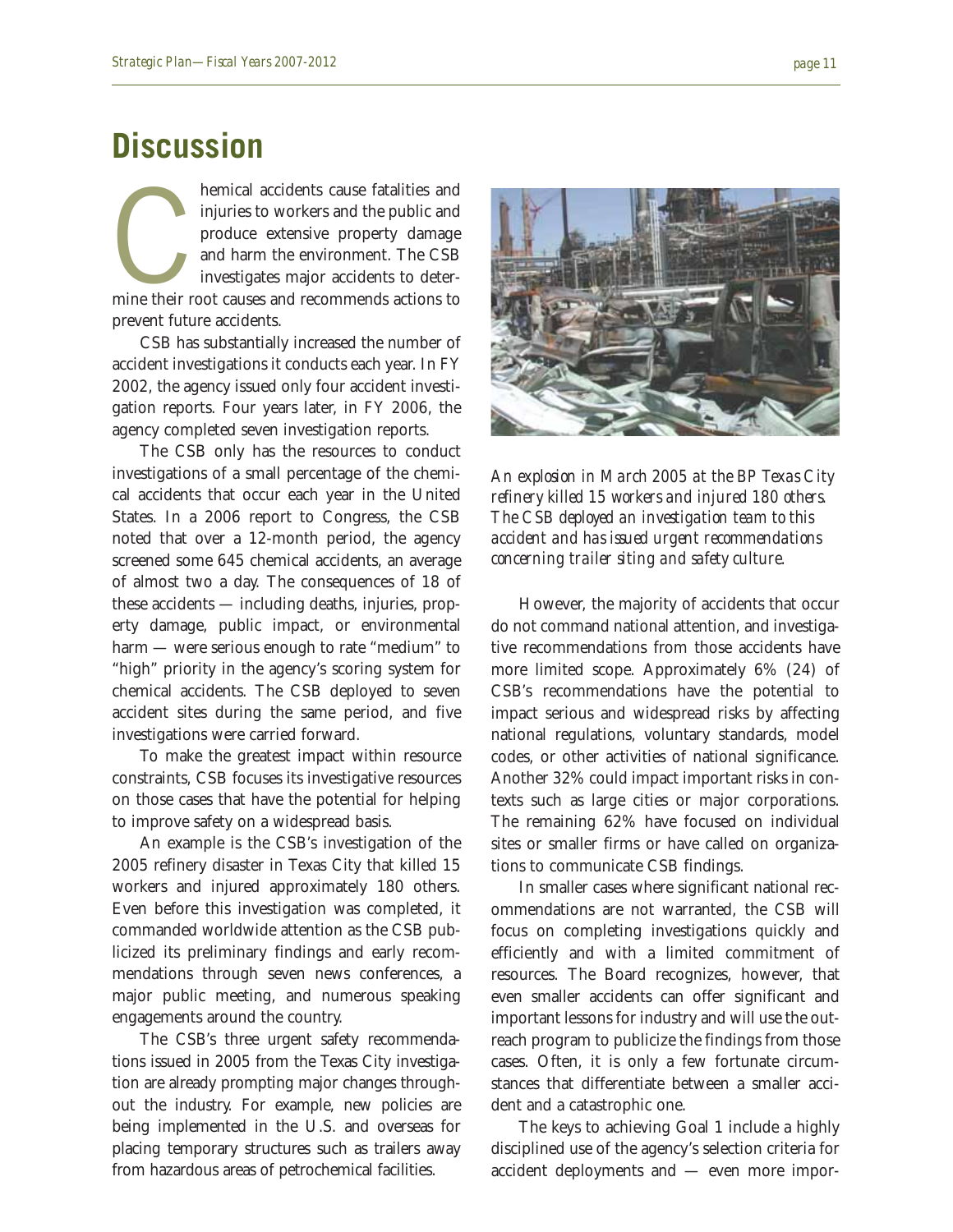tantly — a careful scoping of resources and effort after the initial details of an accident are revealed.

CSB investigations continue to highlight the key role that organizational behavior and human factors play in causing major accidents. The study of human factors can range from examining the interface between humans and equipment to investigating how organizational and staffing decisions impact safety performance.

Almost all major U.S. chemical accidents involve hazards that are known among safety experts and have been previously described in the technical literature. Accident investigations from many sectors — including the manned space program and the nuclear energy sector — have focused on the role of organizational safety culture in setting the stage for disasters.

To better address these issues, the CSB will include organizational and human factors components in its investigative analysis, alongside the existing rigorous technical analyses.

#### **Baseline Statistics**

During FY 2006, the agency issued a total of seven investigation reports (two full investigations, three case studies, and two safety bulletins). During the period from 1998 to 2006, the CSB issued a total of 383 safety recommendations, of which approximately 36% addressed significant risks at the national, state, or large municipal or corporate level. The average duration of the last eight completed investigations has been 15 months, at an average total cost of \$159,000.

During the period from July 2004 to June 2005, the agency initiated five accident investigations; all five scored at least "medium" in the agency's selection criteria. During the same period, resource constraints prevented the agency from deploying investigators to eight other accidents that scored "medium" or above.

*In January 1998, two massive explosions just seconds apart destroyed an explosives manufacturing*

*plant ten miles east of Reno, Nevada.*

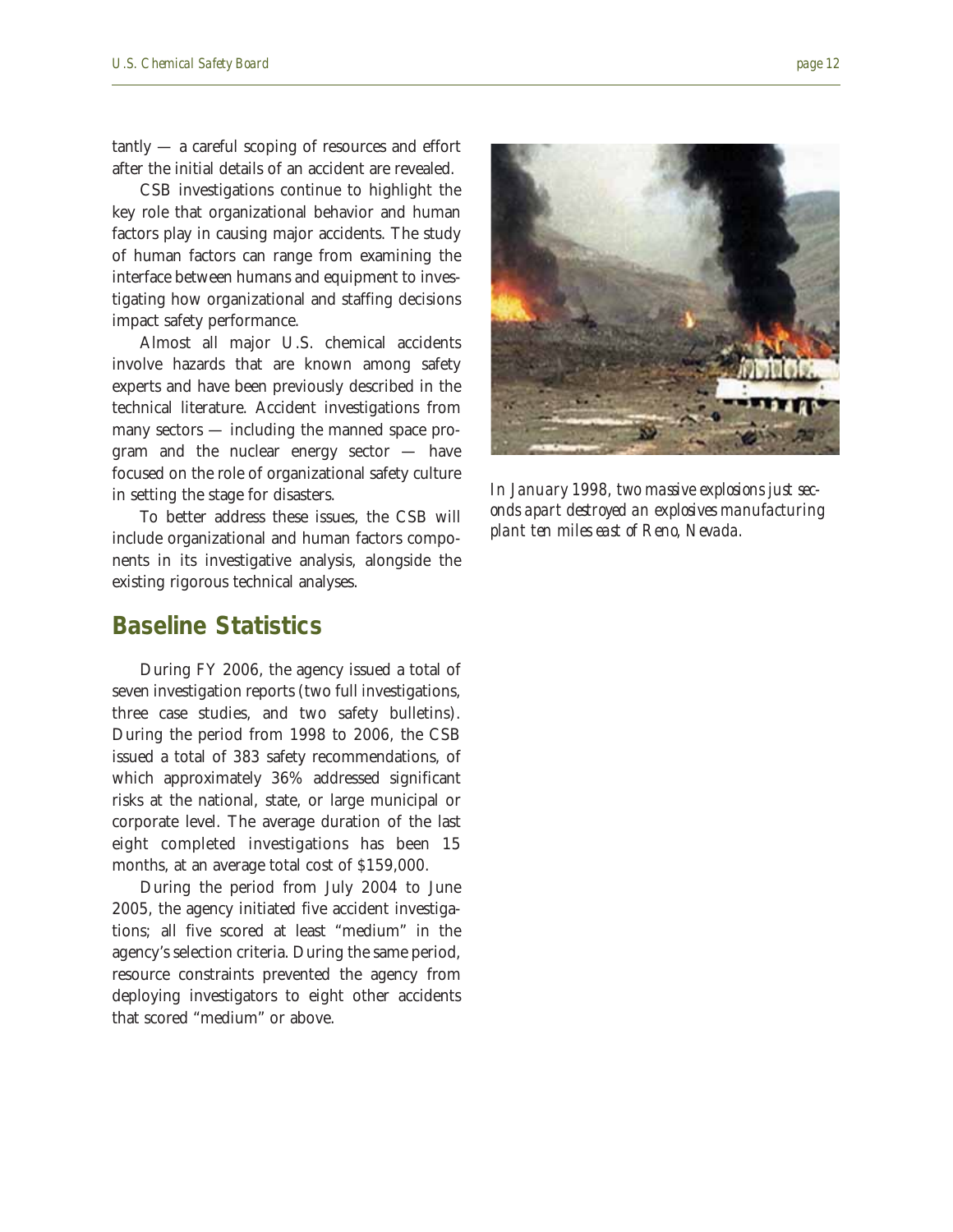## **Key Results**

Select and complete safety studies and recommend actions with a high potential for protecting workers, the public, and the environment.

Produce safety studies that contain significant safety recommendations

*CSB Recommendations Manager Jordan Barab presents information at a December 14, 2006, public hearing in Florida on public worker safety.*

### **Key Strategies**

#### **Resources, Skills, and Technology Needed**

- Subject to availability of resources, establish a studies team to improve the quality, efficiency, and scientific rigor of the research and studies process
- Expand staff research skills related to public policy, law, statistics, and accident epidemiology
- Develop and implement a written protocol for selecting and conducting safety studies
- Explore appropriate partnerships with other government agencies, academia, and research organizations for conducting studies
- Organize discussions with key stakeholders to identify significant chemical safety issues suitable for possible CSB studies
- Improve capacity for conducting research surveys in support of the safety studies



- Number of significant safety recommendations issued
- Cost and average duration of completed studies
- Surveys of stakeholders on impact and significance of safety studies
- Adherence to safety studies protocol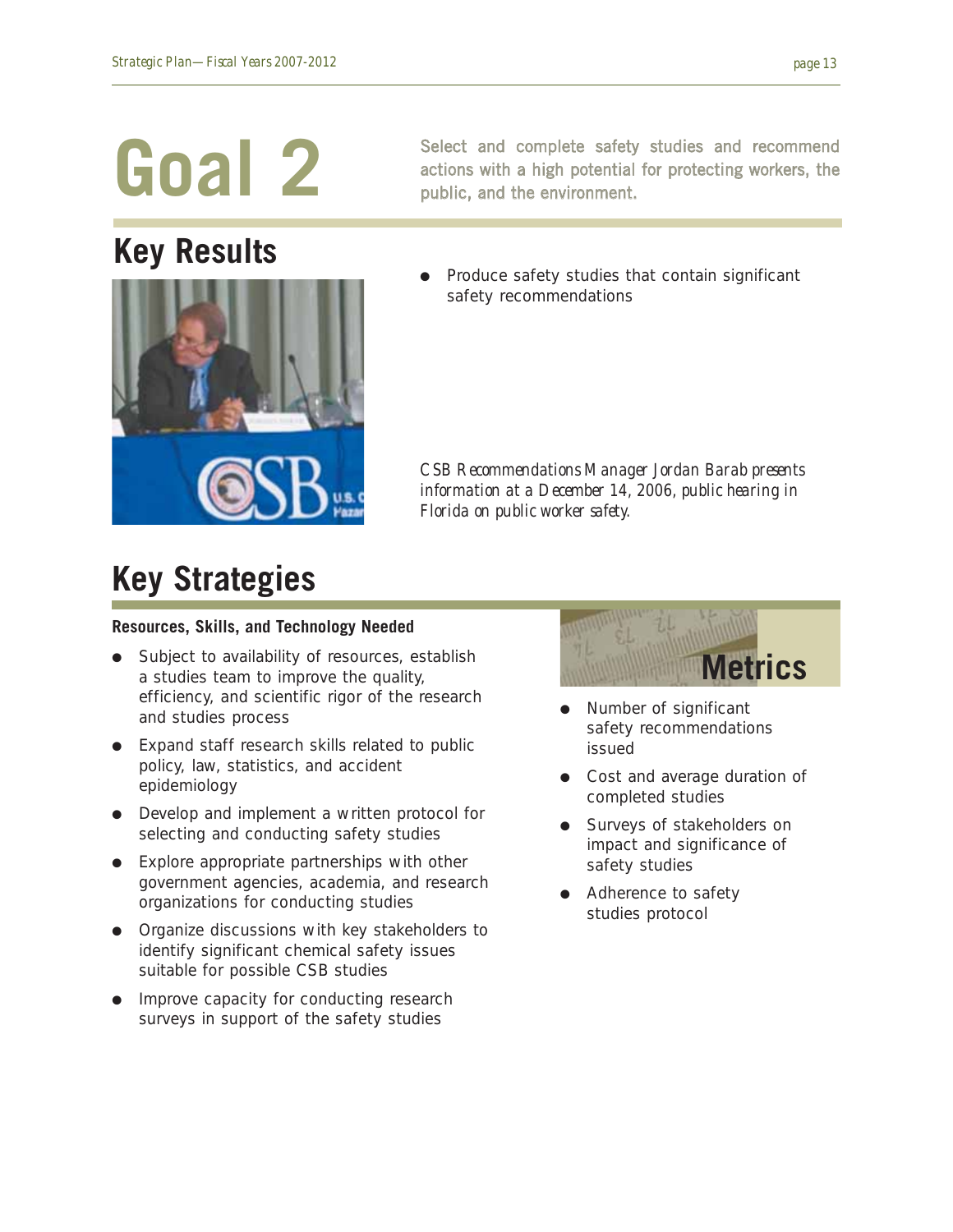### **Discussion**

**The Second Second**<br>Thas occurr he Clean Air Act Amendments of 1990 authorize the agency "to conduct research and studies with respect to the potential for accidental releases, whether or not an accidental release has occurred, where there is evidence which indicates the presence of a potential hazard or hazards."

Conducting safety studies is an important aspect of the CSB's mission to prevent accidents. Investigating the root causes of an individual accident, while obviously important, sometimes fails to reveal how prevalent a hazard is around the nation. Recommendations from an individual accident investigation often focus on eliminating specific root causes rather than addressing broader national problems.

From 1998 to 2006, the agency conducted five safety studies that examined widespread hazards in U.S. industry, such as reactive chemicals, combustible dust, and the dangers of nitrogen asphyxiation. Collectively, these hazards were responsible for numerous deaths and injuries and substantial property and environmental damage. The studies present recommendations for national actions to help save lives by preventing similar accidents in the future.



*CSB investigation products include case studies and safety bulletins that contain significant safety recommendations.*



*Panelists discuss the issue of worker safety regulations for Florida state and municipal employees at a CSB public hearing on December 14, 2006. CSB investigators presented key findings from a wastewater treatment plant explosion investigation at the hearing.*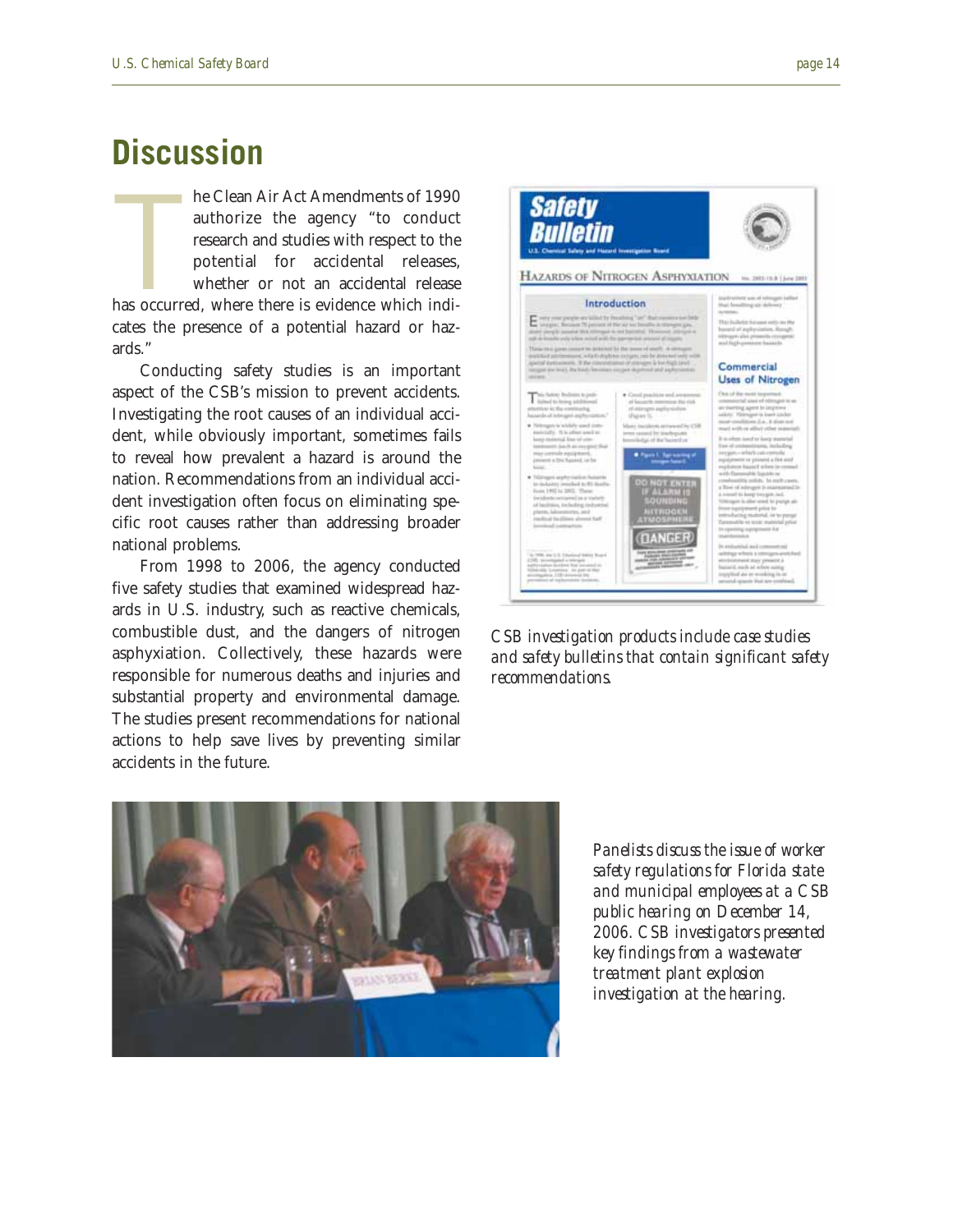*The CSB launched a nationwide study to examine the problem of combustible dust hazards in industry and recommend new safety measures for facilities that handle combustible powders. Photo: January 2003 combustible dust explosion in North Carolina.*



Conducting an effective safety study requires research skills in fields such as public policy, law, statistics, and accident epidemiology — skills that are represented only sparingly among current staff. The current strategic plan, therefore, includes a new goal to develop, over the next six years, a dedicated capacity for conducting safety studies. Essential elements of the goal include recruiting or developing new skills, establishing a written protocol for conducting safety studies, and creating a more formal process for selecting what safety issues to study. Creating methods for conducting effective national surveys of safety practices is an essential component.

#### **Baseline Statistics**

The agency's most recent safety study, on combustible dust hazards, required a total of about 25 months to complete, at a total cost of \$300,000. Of five completed studies, only the studies of reactive hazards and combustible dust included formal safety recommendations. Those studies contained 30 recommendations, of which approximately 13 were major recommendations directed to federal agencies or national trade or safety organizations.



*In April 21, 1995, a runaway chemical reaction killed five at Napp Technologies, Lodi, New Jersey. In August 2000, following the CSB investigation of a serious reactive chemical accident at Morton International, the Board initiated a comprehensive study of reactive hazards nationwide. The safety study resulted in recommendations to EPA and OSHA.*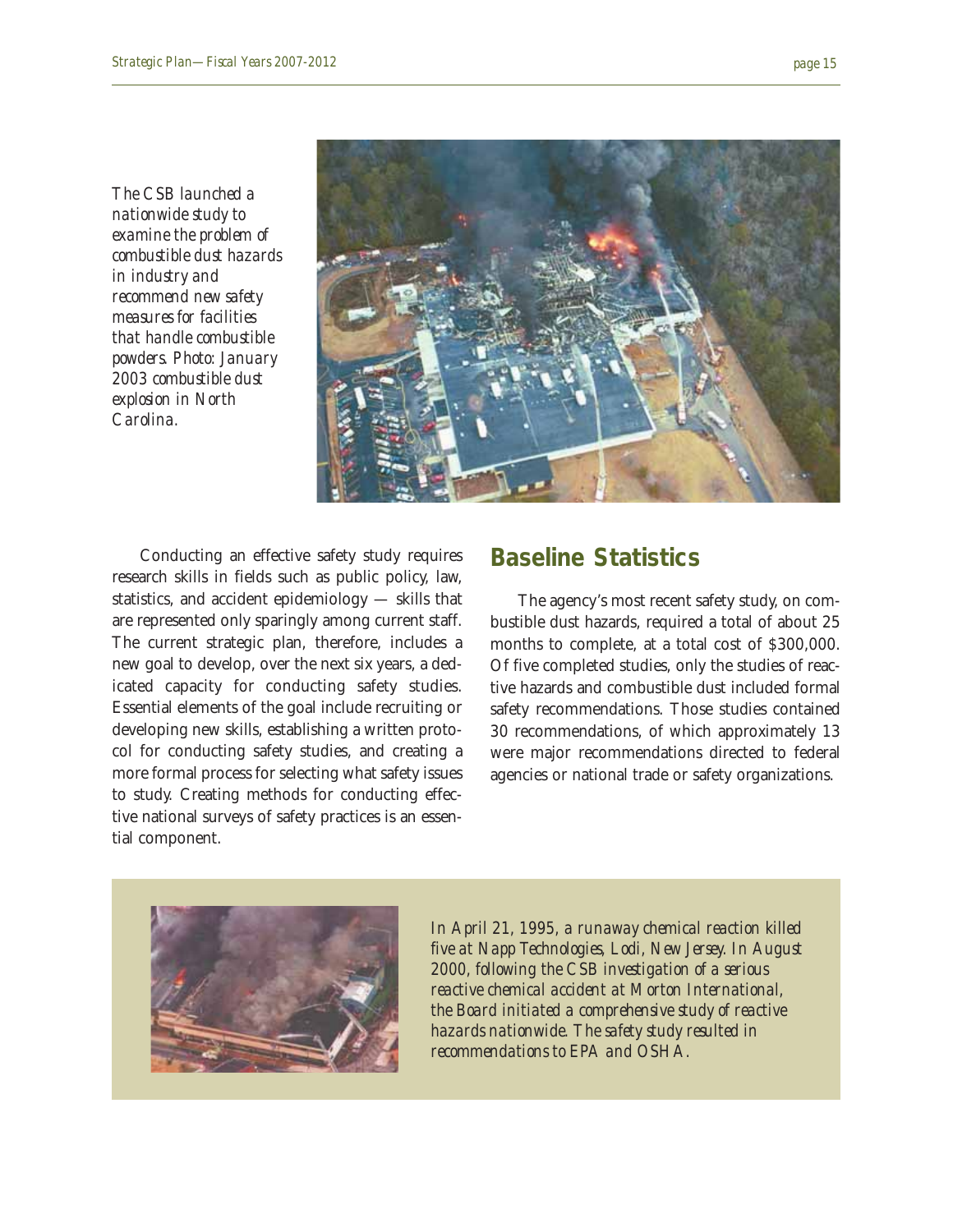## **Key Results**

Reduce the likelihood of similar accidents in the future by securing implementation of CSB safety recommendations.



CSB safety recommendations are closed based upon acceptable actions by recipients

*Chairman Merritt presents testimony on chemical plant and community emergency preparedness issues as part of a panel before the Senate Committee on Homeland Security and Governmental Affairs on April 27, 2005.*

### **Key Strategies**

#### **Resources, Skills, and Technology Needed**

- Maintain an efficient system for rapidly communicating with recommendations recipients, tracking the status of all open safety recommendations, and evaluating the adequacy of recipient actions
- Publicize up-to-date status information on all safety recommendations through the CSB website and other public communication channels, with an emphasis on most-wanted safety actions
- Conduct focused advocacy programs for significant, challenging safety recommendations through ongoing dialogue with relevant government and other stakeholders, testimony, and other public communications
- Publicly recognize recommendations recipients that implement significant safety actions based on CSB safety recommendations



Number and percentage of safety recommendations closed successfully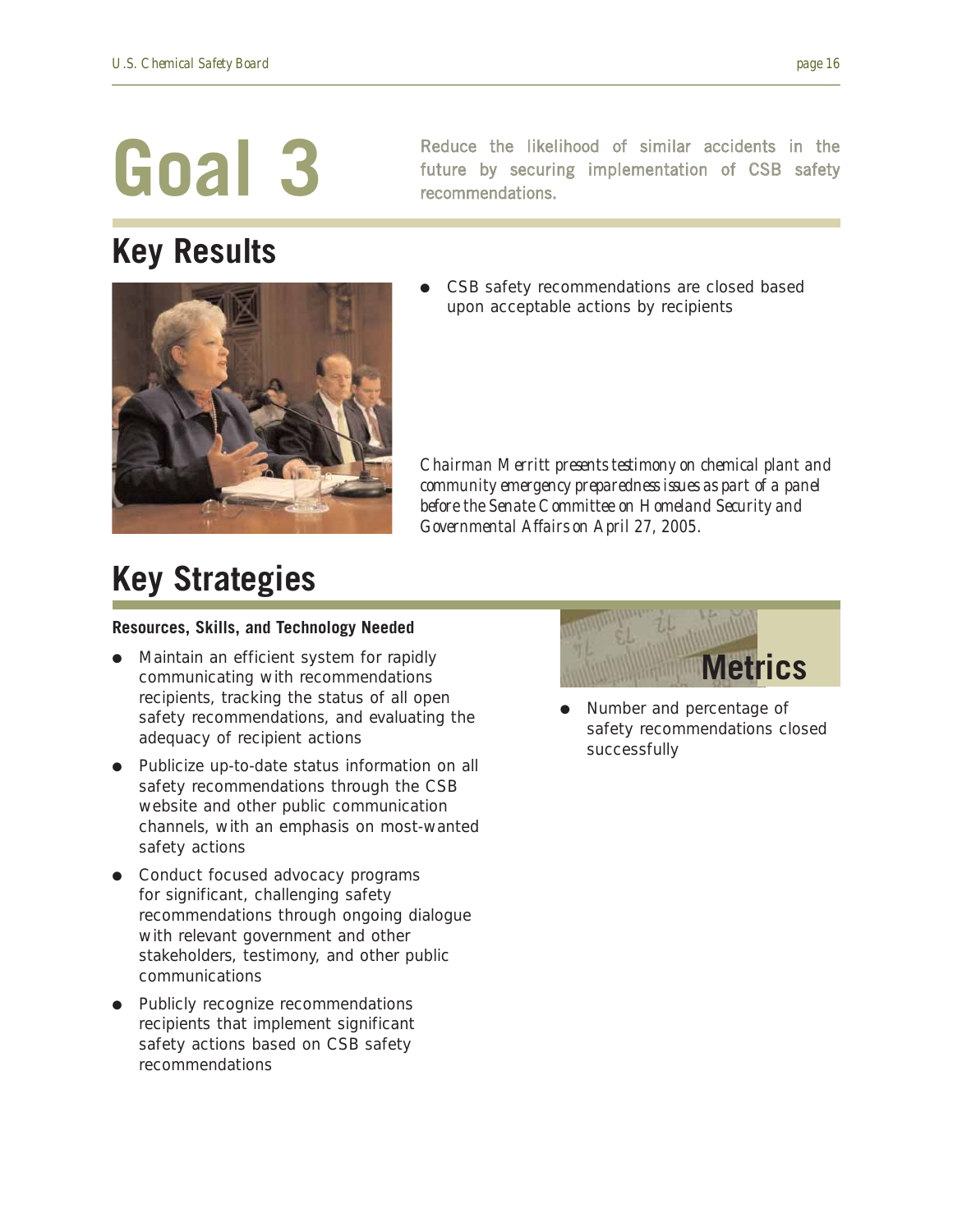pecific, measurable recommendations<br>are a primary tool of the Board for<br>encouraging safety improvements<br>that help protect workers, the public,<br>and the environment. Most CSB<br>reports, bulletins, case studies, and hazard inve are a primary tool of the Board for encouraging safety improvements that help protect workers, the public, and the environment. Most CSB gations include a number of safety recommendations directed to specific named organizations.

Recommendations recipients include government agencies at all levels, standard-setting organizations, trade associations, labor unions, and private corporations such as oil and chemical firms, engineering companies, and insurers. By statute, the EPA and OSHA must respond to any CSB safety recommendation within 180 days.

The CSB's recommendations staff works with recipients and other interested parties to help ensure the successful acceptance of recommendations. As soon as a recommendation is issued, the Board communicates with the recipient in writing, providing the text of the recommendation and citing its rationale in a specific CSB investigation. Recipients are requested to provide extensive documentation of the actions they take in response to the CSB's recommendations. In some cases, CSB staff and board members may visit sites to assess the safety changes made in response to a recommendation.

If a recipient's actions meet or exceed the intent of the CSB's recommendation, the staff develops a formal, written evaluation urging closure of the recommendation by a vote of the full board.

Significant recommendations may require extensive, time-consuming advocacy efforts to achieve successful closure. For example, in 2003 the Board determined that improvements in New York City's 85-year-old fire code were required to help prevent future accidents similar to a 2002 building explosion in downtown Manhattan that injured 36 people.

The recommendation to modernize the fire code at first encountered skepticism and resistance. Board members conducted two public meetings in New York City, testified twice before the New York City Council, met with key stakeholders, and made a number of media appearances to discuss the importance of the requested safety changes. Within one year, the New York City government changed course and began working on a complete overhaul of the code.

In 2005, the Board developed a real-time tracking system for the status of all of its issued recommendations; up-to-date status information on hundreds of recommendations appears on the agency's popular website, CSB.gov. The Board recognizes that public, stakeholder, and media interest in the responses of recipients to CSB recommendations is a key ingredient in gaining acceptance and closure of these recommendations.

Some recipients opt to go above and beyond the actions contemplated in CSB recommendations. For example, the American Institute of Chemical Engineers' Center for Chemical Process Safety — responding to a CSB recommendation for better guidance on preventing accidents involving reactive chemicals — developed and issued an entire book on the subject and through the funding of government agencies made it freely available to the entire industry. The state of Kentucky exceeded the Board's safety recommendation for controlling industrial dust explosions by establishing a comprehensive identification, inspection, and outreach program for facilities statewide that handle combustible powders.

In such instances, the Board provides special recognition to recipients through public announcements, speeches, or certificates.

#### **Baseline Statistics**

As of July 2006, the CSB had issued 383 safety recommendations, including more than 200 in the preceding three years. To date, 145 safety recommendations have been successfully closed based on actions that meet or exceed the Board's intentions. Many of the remainder are in varying stages of implementation, and fewer than 20 recommendations have been designated as "unacceptable" or "no longer applicable." From a low of 10 recommendations closed per year in 2003 and 2004, the CSB successfully closed 54 recommendations in 2005 and has closed 66 more as of July 2006.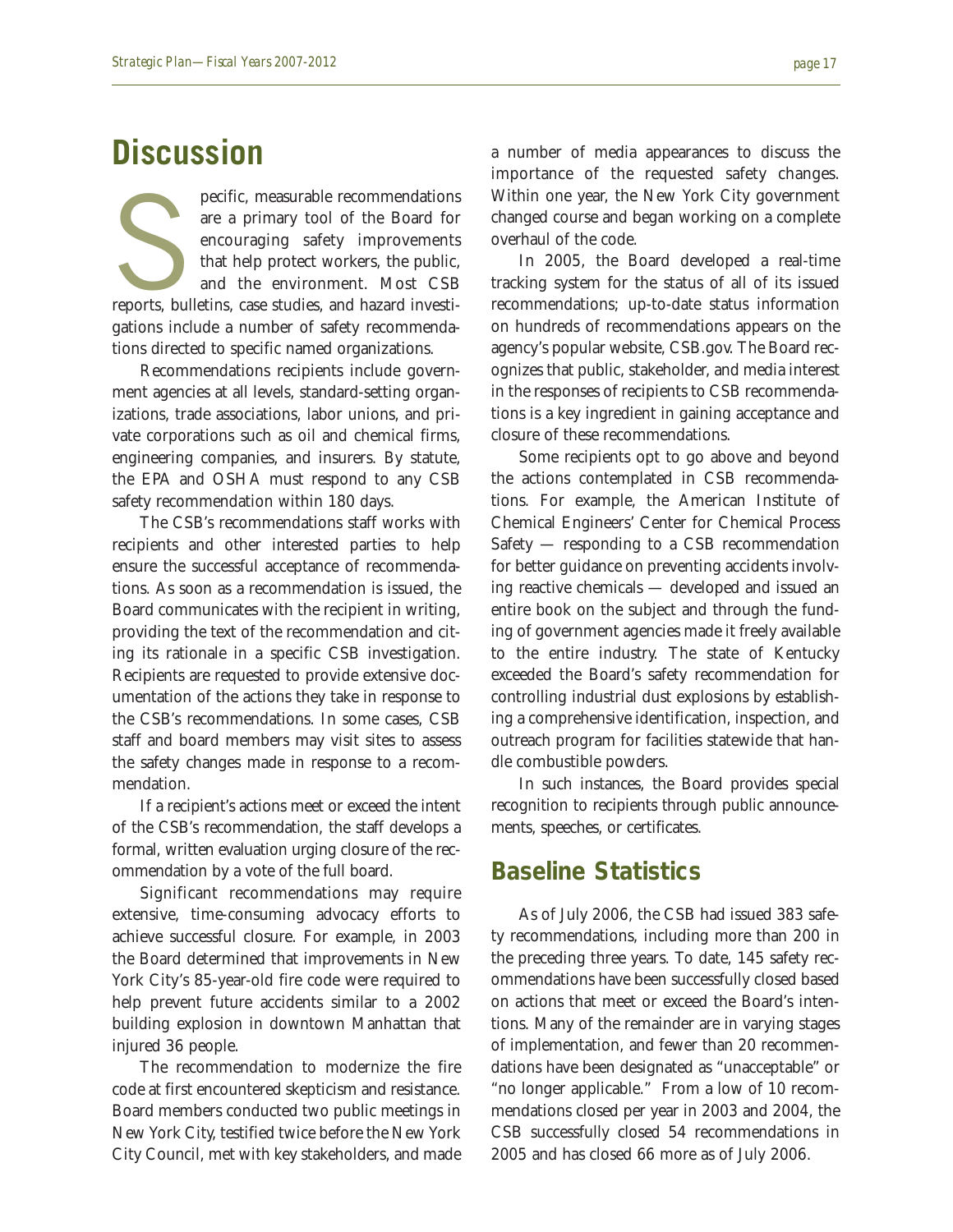## **Key Results**



*CSB's study on combustible dust hazards was released at a public meeting on November 9, 2006.* 

Promote improved safety practices by broadly disseminating the findings, lessons, and recommendations from CSB investigations and studies.

- Investigations are publicized through community hearings, public meetings, news conferences, and website dissemination
- At least one public hearing or meeting for most major investigations
- Each investigation leads to appropriate outreach products that are distributed pursuant to an outreach plan
- Relevant stakeholder groups promptly receive and widely disseminate CSB information

## **Key Strategies**

#### **Resources, Skills, and Technology Needed**

- Conduct public events (e.g. press conferences or public meetings) for all ongoing investigations
- Identify industries and sectors that have similar risks to those investigated and target them for outreach efforts
- Develop outreach plans and products such as videos and digests based on CSB investigations and studies
- Coordinate with stakeholder organizations to disseminate CSB information to their members
- Provide Board members to deployments, key conferences, and symposia
- CSB website uses state-of-the-art technologies to provide access to essential investigative information
- Regularly brief Congressional committees and offices on the status of ongoing CSB investigations and open safety recommendations



- Surveys of web visitors, conference and meeting attendees, and recipients of outreach materials to measure effectiveness of communication and usefulness of information for activities such as training, hazard analysis, safe facility design, and improved safety practices
- Number of outreach products developed and distributed
- Number of public meetings, events, and hearings, and speeches to strategic audiences
- Number of visits to CSB web pages, reports, and videos and aggregate distribution of news stories describing CSB findings
- Number of subscribers to CSB news and information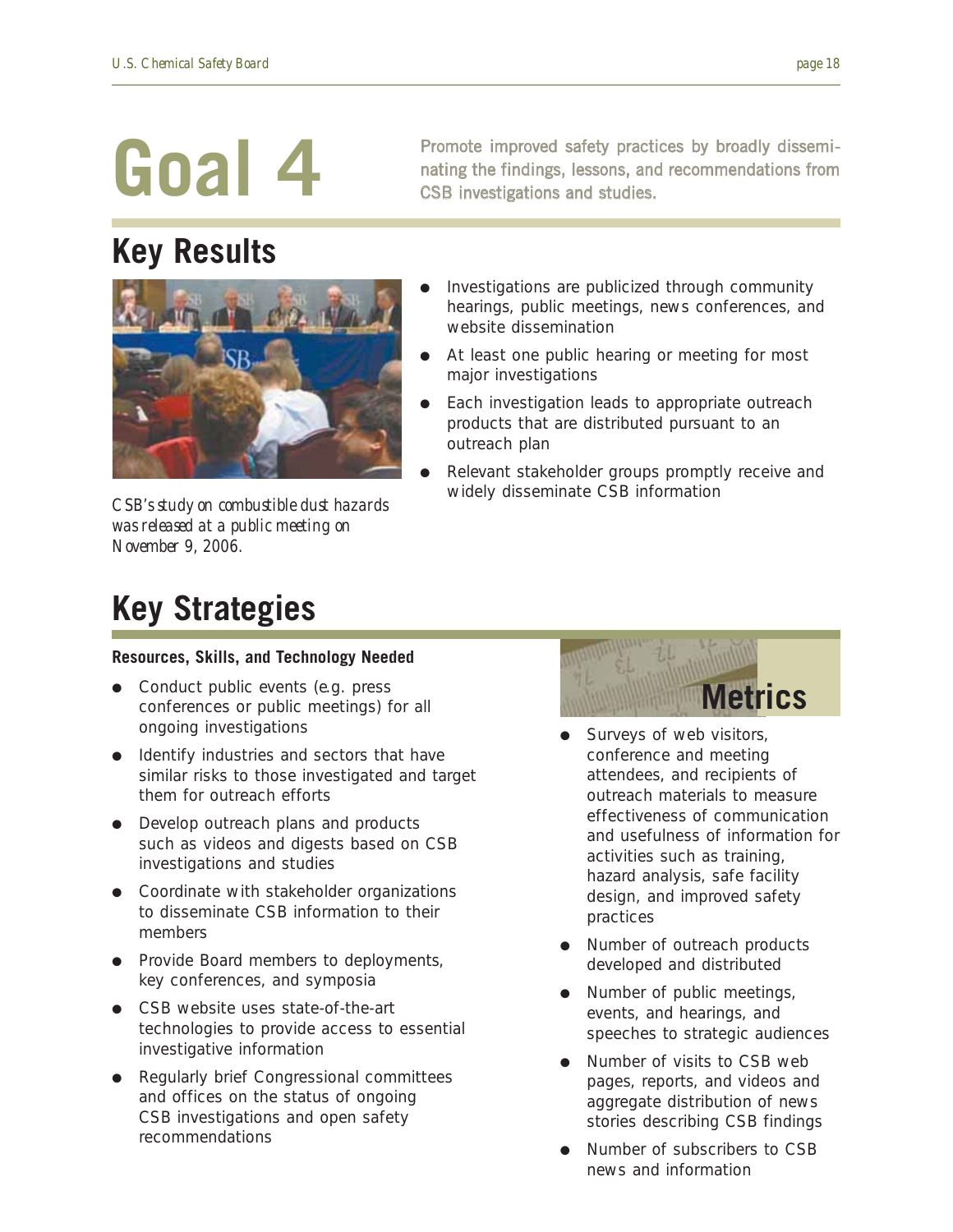

*CSB's safety videos provide animated re-enactments of chemical accidents the Board has investigated. The CSB Safety Videos DVD is widely distributed to industry, trade, and professional organizations.*

### **Discussion**

he Board recognizes that a potent tool<br>for achieving its mission is more wide-<br>spread awareness of the causes of<br>chemical accidents and the measures<br>that can prevent them. Companies and<br>their employees share a strong inter he Board recognizes that a potent tool for achieving its mission is more widespread awareness of the causes of chemical accidents and the measures that can prevent them. Companies and major chemical accidents that cost lives, damage reputations, destroy productive capacity, and often result in expensive litigation. But many companies, particularly smaller businesses, are not aware of all the high-consequence, low-probability risks they face in operating their facilities.

For example, major industrial dust explosions are rare events but when they occur they can cause multiple fatalities and destroy or incapacitate large facilities. The culprit is often a thin layer of combustible powder — such as a fine resin dust — that has accumulated in concealed or hard-to-reach places. This hazard was responsible for devastating explosions in North Carolina and Kentucky in 2003 that cost 13 lives and caused tens of millions of dollars in property damage. In both cases, the companies were not fully aware of the catastrophic nature of the combustible dust hazard. If they had been, they would likely have taken relatively inexpensive control and housekeeping measures before the tragedies occurred.

While outreach is a shared responsibility

among many federal agencies involved in chemical safety, the CSB has a unique body of knowledge and insight gained from its more than 40 detailed accident investigations and safety studies. The agency's experience over the past several years is that relatively inexpensive and achievable outreach campaigns can greatly increase the dissemination of its reports, findings, and recommended safety practices. Activities have included public meetings, news conferences, speeches, and the development of focused outreach materials such as short safety videos, computer recreations of accidents, and plain-language investigation summaries, known as digests.

At costs that are a fraction of those expended on the investigations themselves, the agency can effectively disseminate its safety information to thousands of facilities and millions of individuals in locations all over the world. The CSB's outreach programs have reached not only the traditional audiences in the oil and chemical industries but also hospitals, national parks, nuclear power plants, schools and universities, fire departments, and many other organizations. Perhaps most importantly, outreach efforts provide communities around the country with essential information they need to promote improved safety at chemical facilities in their midst.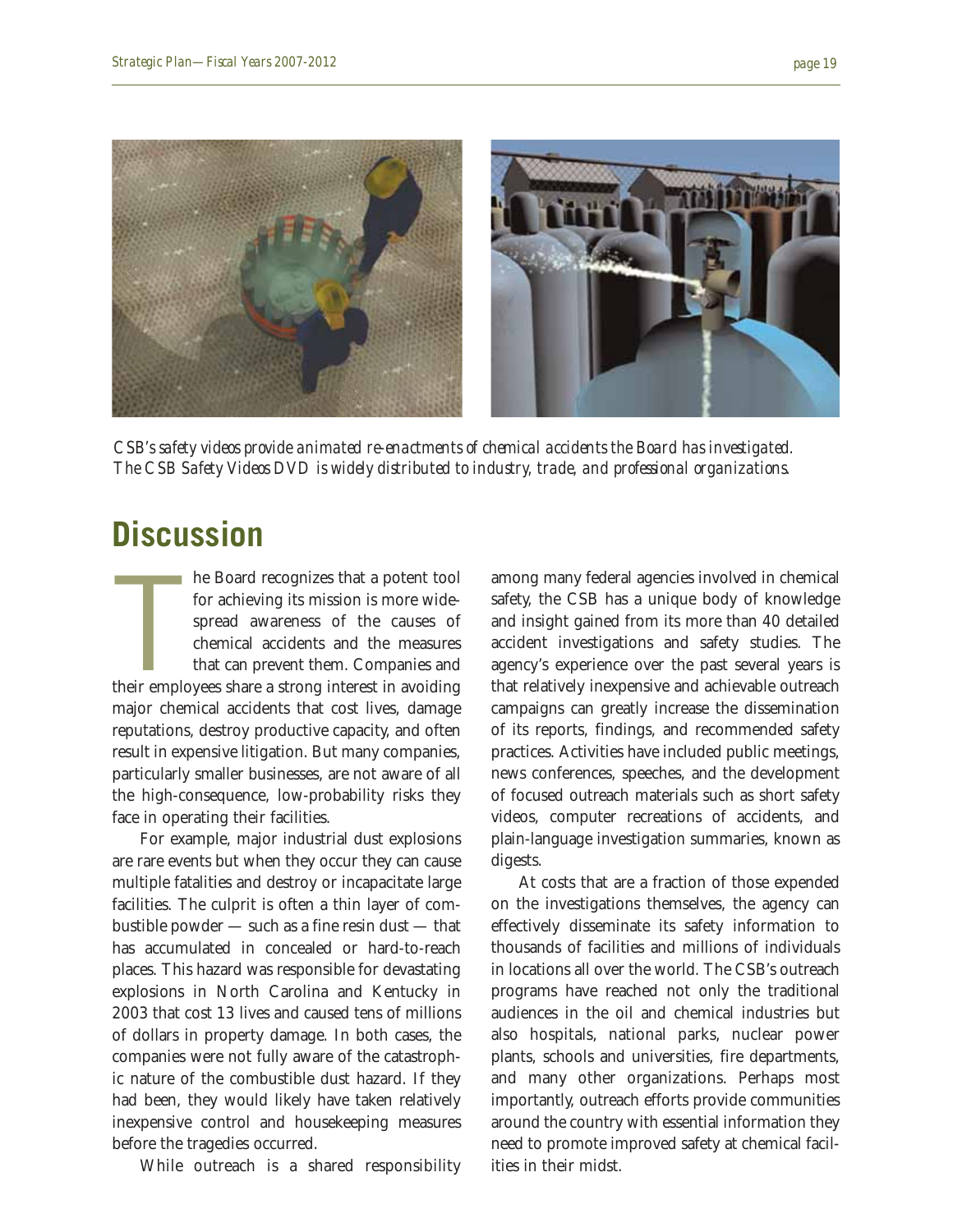

*The CSB Safety Videos DVD details recommendations issued from recent CSB investigations in a series of short videos.*

In the past several years, the CSB has moved toward virtually 100% electronic dissemination of all its information. The CSB's website, CSB.gov, is an internationally recognized resource for accident prevention that receives more than one million hits annually. The site, which was completely redesigned in 2003, is the agency's principal interface with the public. The Strategic Plan envisions continued investment in the website to maintain its currency, including state-of-the-art technologies such as imbedded streaming video. As technologies evolve we will utilize those new technologies to extend the dissemination of CSB safety findings.

The agency's vision for outreach is that one day, the CSB's findings and recommendations will be able to reach the majority of all the companies, agencies, and other organizations that can benefit.

#### **Baseline Statistics**

In fiscal year 2006, the CSB issued reports on seven investigations. Four of these were accompanied by short safety videos highlighting the causes of the accidents and key findings, recommendations, and good prevention practices. In six of seven cases, a news conference was held in the community near the accident site to release the final reports and/or videos. In addition, videos were issued related to two ongoing cases, and a large public meeting was held in Texas City, Texas, related to the BP refinery disaster.

During the most recent 12-month period ending in July 2006, more than 1.3 million hits were recorded on the CSB's public website, including more than 440,000 viewings of CSB's safety videos. Over a seven-month period, more than 10,700 video DVDs were produced and distributed to individuals and members of important stakeholder groups, such as the American Institute of Chemical Engineers, the American Chemistry Council, the Synthetic Organic Chemical Manufacturers Association, and the United Steelworkers of America. More than 2,200 DVD requests and comments were received through the CSB website over seven months; many attested to the usefulness of CSB safety videos in worker training, hazard analysis, and facility design. Approximately 9,000 people from around the world have registered to receive regular CSB news by email. Printed news stories describing CSB investigations and findings were distributed to a total of 233 million people during the most recent 12-month period.



*Chairman Merritt and Supervising Investigator Robert Hall discuss recommendations issued from a June 2005 flammable gas cylinder fire investigation at a news conference in St. Louis, Missouri.*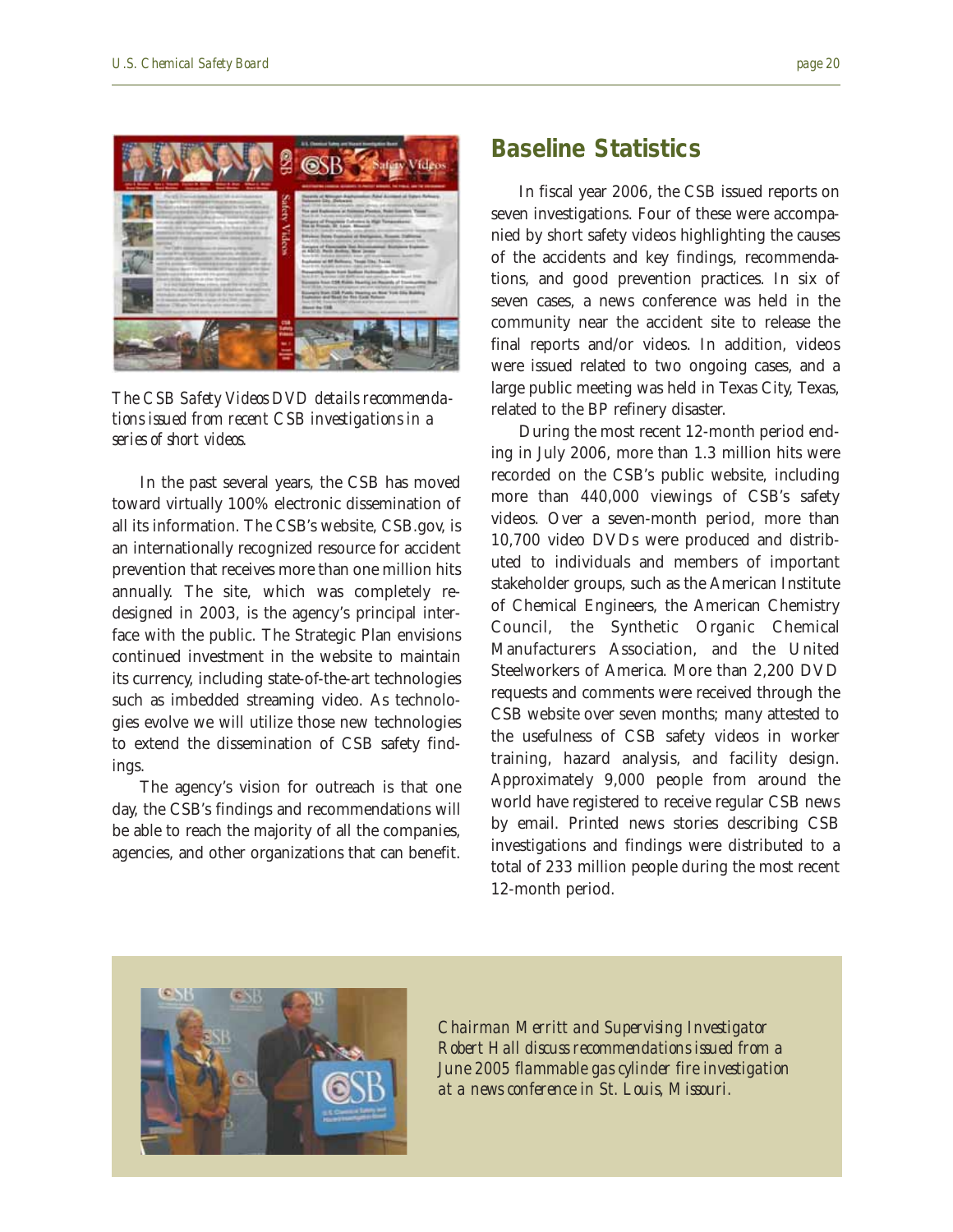### **Key Results**



*Members of the Board and leadership team convene to discuss how the agency can continue to advance its mission through the work of effective, motivated staff and administration.*

Establish the CSB as a recognized world leader in accident investigation and prevention by continuing to improve our human capital and infrastructure.

- The CSB staff has the necessary knowledge, skills, abilities, motivation, and diversity to accomplish the agency's goals
- CSB has the critical infrastructure to conduct its mission effectively, such as adequate space, IT systems, succession plans, training programs, human capital plans, and performance management
- Agency has attracted and retained high-performing career employees
- In surveys, most employees report high overall satisfaction with the CSB as a workplace
- The CSB is recognized as a world leader in accident investigation and prevention

## **Key Strategies**

#### **Resources, Skills, and Technology Needed**

- Retain and recruit highly qualified and motivated personnel
- Ensure critical infrastructure to support mission accomplishment by developing and implementing the human capital plan, the IT capital plan, succession plans, space plans, and continuity of operations plan
- Develop employee development tracks and internal career paths
- Ensure teamwork, communication, and cooperation among departments
- Develop metrics for the effectiveness of the agency infrastructure and adequacy of knowledge, skills, abilities
- Develop a learning culture throughout the agency through seminars, professional exchanges, and contacts with academia, professional societies, and retired experts
- Develop and implement core competency training programs for CSB employees
- Emphasize accomplishment of action plan goals in individual performance plans and awards



- Staff retention rate for highperforming career employees
- **Employee satisfaction** surveys
- Percentage of key positions covered by succession plans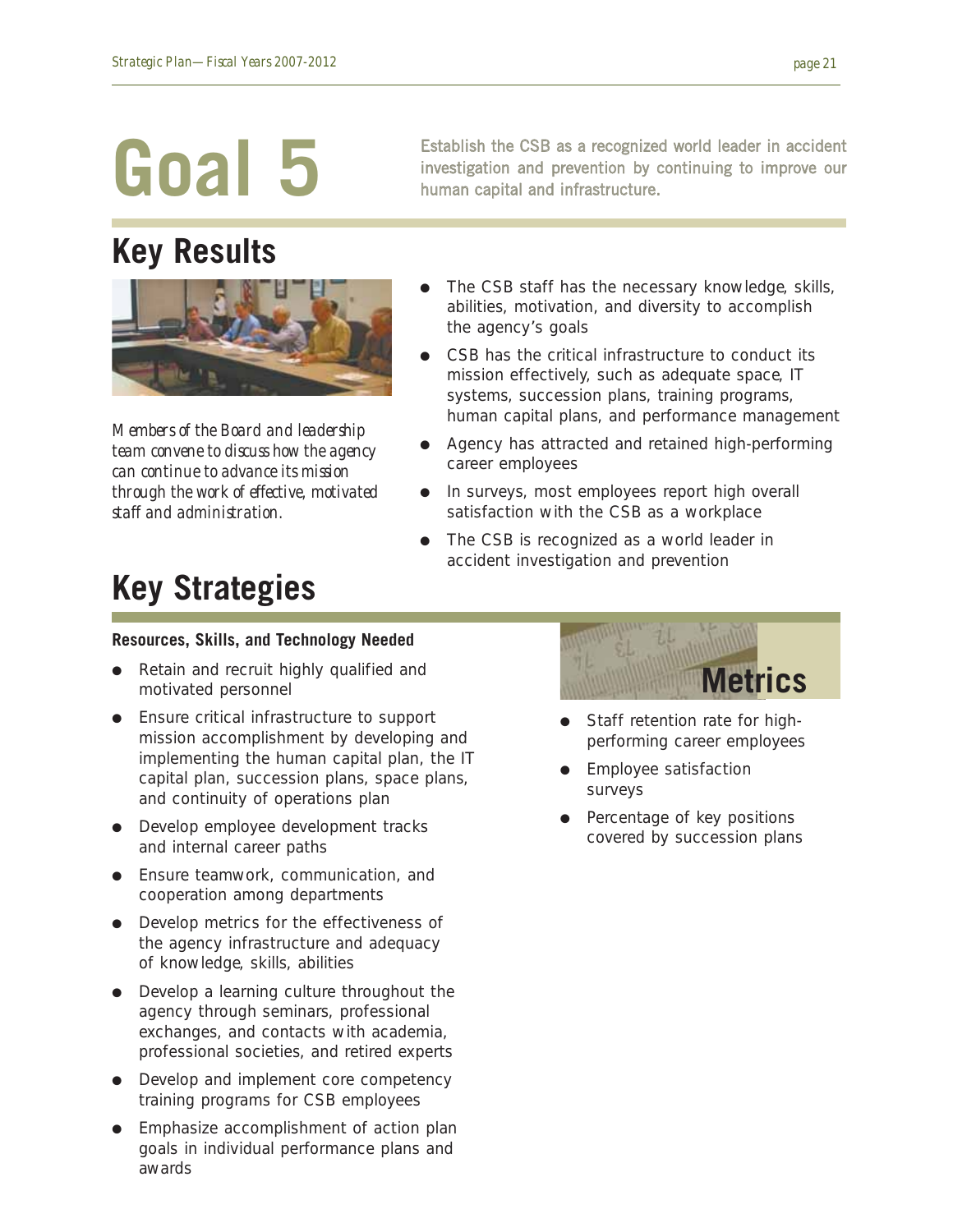

*A scheduled agencywide lunch promotes staff communication and cooperation among departments.*

### **Discussion**

he CSB recognizes that high-perform-<br>ing employees are essential to accom-<br>plishing its mission. Conducting high-<br>quality accident investigations and<br>studies and developing effective rec-<br>ommendations and outreach activiti he CSB recognizes that high-performing employees are essential to accomplishing its mission. Conducting highquality accident investigations and studies and developing effective recexceptional level of technical skill, motivation, and diligence.

The CSB began operation in 1998 as a new federal agency without any transfer of staff or infrastructure. Since that time, however, CSB has devoted considerable resources to hiring highly qualified personnel and developing its organizational structure and procedures. From fiscal year 2007 to 2012, the CSB will continue working to improve the performance, training, productivity, and satisfaction of its workforce.

In fiscal year 2005, the CSB developed its first comprehensive human capital plan, which called for the establishment of multiple investigative teams, each with a diverse array of skills. For example, team members should have specialized expertise in evidence collection, chemical engineering, mechanical engineering, metallurgy, and human and organizational factors. Establishment of the teams, each with its own supervisory lead investigator, will be a key to further reducing the cost and duration of investigations. In addition, the plan envisioned forming a dedicated unit for conducting safety studies. As the plan recognized, conducting effective studies requires distinct skills in research, statistics, and public policy.

During the period of the current Strategic Plan, a major challenge is to recruit and develop the skills necessary to implement the human capital vision. In fiscal year 2006, the agency reassigned one of its senior investigators to begin the task of developing a comprehensive training program for its investigative staff. Virtually all career employees participated in a variety of training programs, including specialized investigative courses, safety training, and leadership programs. Aggressive use of the federal career intern program has greatly facilitated hiring at the entry-level. By 2006, nine highly talented and motivated college graduates had been recruited through this program for initial two-year appointments.

In 2006 the CSB completed a full overhaul of its information technology (IT) infrastructure, with the installation of modern servers, workstations, and other equipment throughout the agency. The CSB also completed plans for the outsourcing of its public website to reduce costs and improve service and technological currency.

The CSB has benefited from excellent retention of key employees. As of 2006, members of the CSB's staff leadership team have an average tenure at the agency of more than six years, in an agency that was just over eight years old. However, with a large fraction of key employees now approaching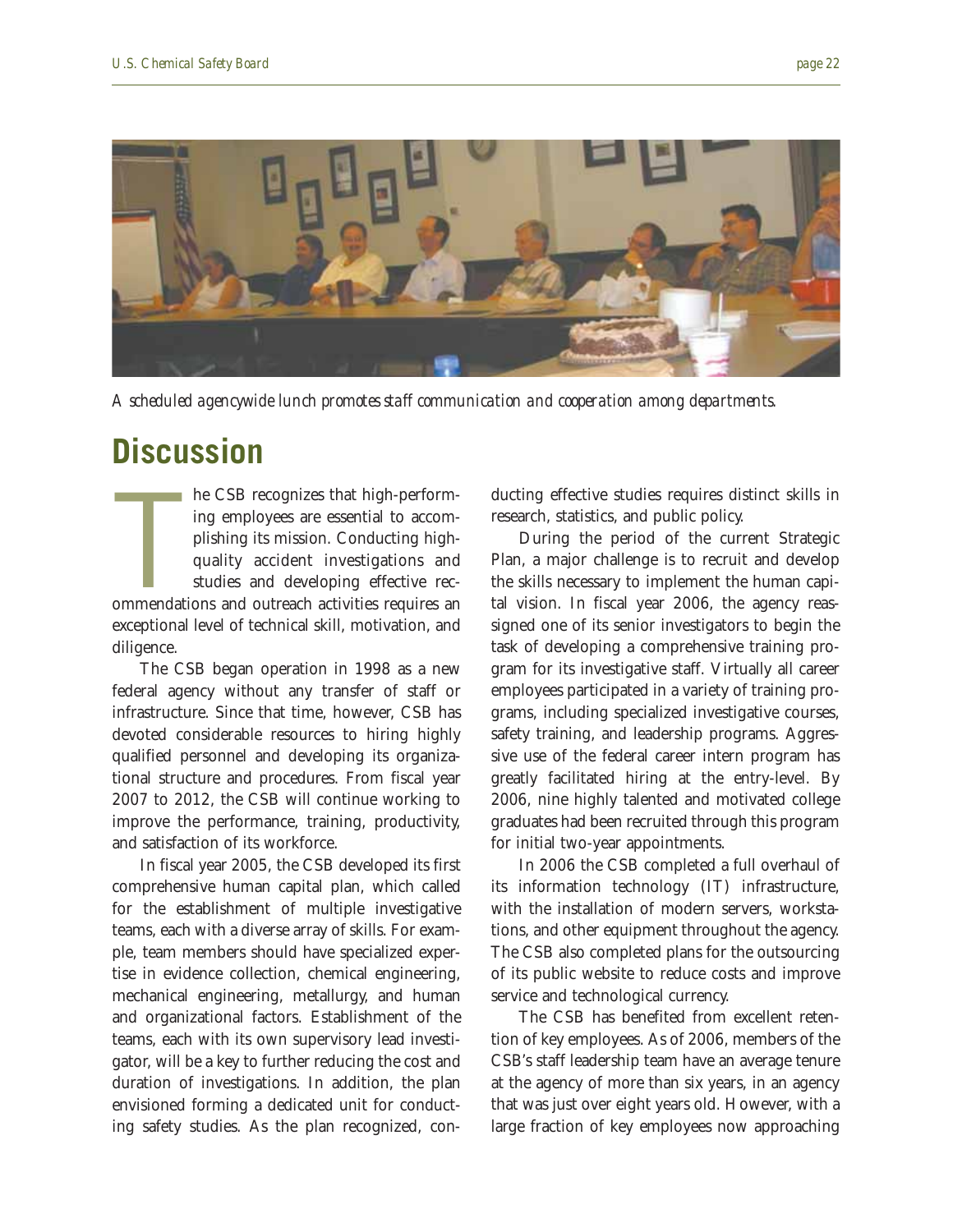

*Members of a CSB investigation team survey the scene of a fatal vapor cloud fire in Rosharon, Texas.*

eligibility for retirement, succession planning takes on heightened importance. Developing plans for replacing key investigative and administrative functions will be an important exercise during the current period.

#### **Baseline Statistics**

The CSB's second biennial survey of employee satisfaction was conducted in 2006. Although, no formalized succession plans have yet been developed, the new structure being established in the Office of Investigations provides a succession mechanism for the agency's largest office.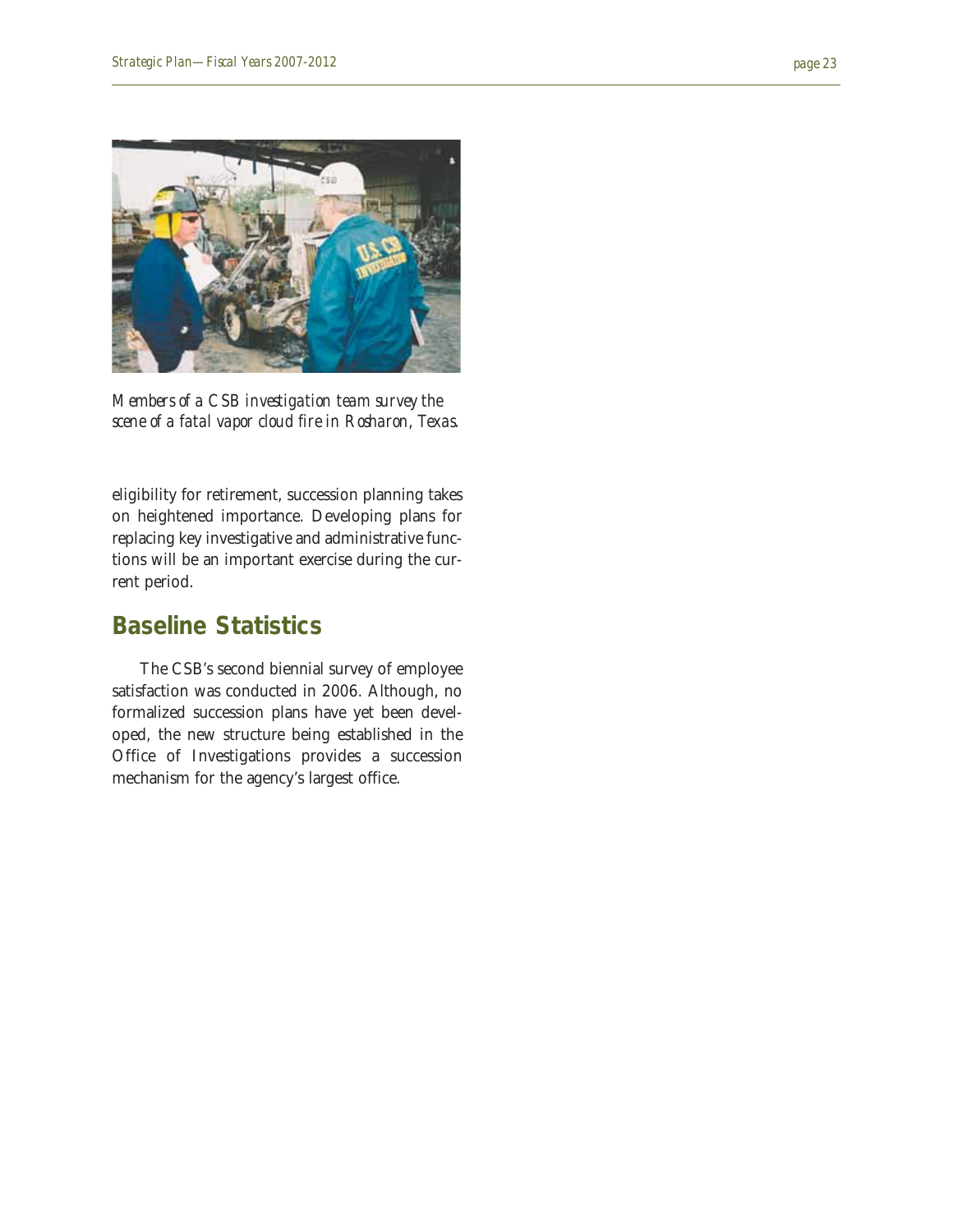#### **III. APPENDIX**

#### **Key Factors Affecting the Achievement of Strategic Goals**

The following factors may affect achievement of the CSB goals for fiscal years 2007 to 2012, either positively or negatively:

- Fluctuations in agency appropriations due to constraints on the federal budget
- Difficulty in retaining or recruiting staff with appropriate technical skills and industrial experience
- Retirement or attrition of key personnel
- The occurrence of one or more catastrophic chemical accidents that may overtax agency resources or personnel
- Challenges in achieving cooperation from companies under investigation due to criminal prosecutions, regulatory actions, civil litigation, or security-related concerns
- Challenges in achieving closure of an increasing number of significant or controversial recommendations
- Development of new web or communications technologies affecting the agency's outreach programs

#### **Relationships With Other Bureaus and Agencies**

The CSB has memoranda of understanding (MOUs) with the EPA, OSHA, ATF, NTSB, and the Department of Defense Explosives Safety Board (DDESB) for coordination of investigation activities. The CSB also has an MOU with the Agency for Toxic Substances and Disease Registry (ATSDR) to provide consultation on the human health impacts of chemical exposures.

The CSB regularly coordinates with federal, state, and local authorities during accident investigations — particularly during the initial field phase — to minimize duplication of activities, share forensic test results, arrange access to accident sites, and assure preservation of critical evidence for the use of all parties. Periodically, the agency coordinates with the EPA, OSHA, NIOSH, and other agencies in the dissemination of safety information and alerts. The CSB also developed relationships and agreements with investigative counterparts from the United Kingdom, France, South Korea, and other nations.

The CSB has agreements with the NTSB and the National Response Center (NRC) to provide accident notification services, and it has agreements with other agencies to provide a variety of procurement, personnel, and travel-related support.

#### **Program Evaluations**

During its first few years of operation, the CSB received several program evaluations conducted by the Government Accountability Office (GAO) and other audit authorities. No external program evaluations have been conducted since FY 2003. The CSB anticipates that evaluations will be conducted periodically in the future by the GAO upon the request of Congress.

In addition, the Board will develop annual action plans, monitor progress in implementing those plans, and where shortfalls are identified will implement appropriate solutions. As noted above, the CSB will conduct surveys of stakeholders to determine the usefulness of CSB reports, recommendations, and outreach products.

#### **Consultations**

In developing this plan, CSB staff and board members have devoted significant time to coordination and consultation with stakeholders, including Congress, the Office of Management and Budget, trade associations, and labor unions. On October 11, 2006, the CSB held an open public forum to discuss the draft strategic plan, which was attended by a number of external stakeholders. The CSB also gathered input in several stages from all its employees. A draft version of the Strategic Plan was published on the agency website for comment in August 2006. In addition, written comments were solicited on the draft from more than 50 individual stakeholder organizations throughout the country.